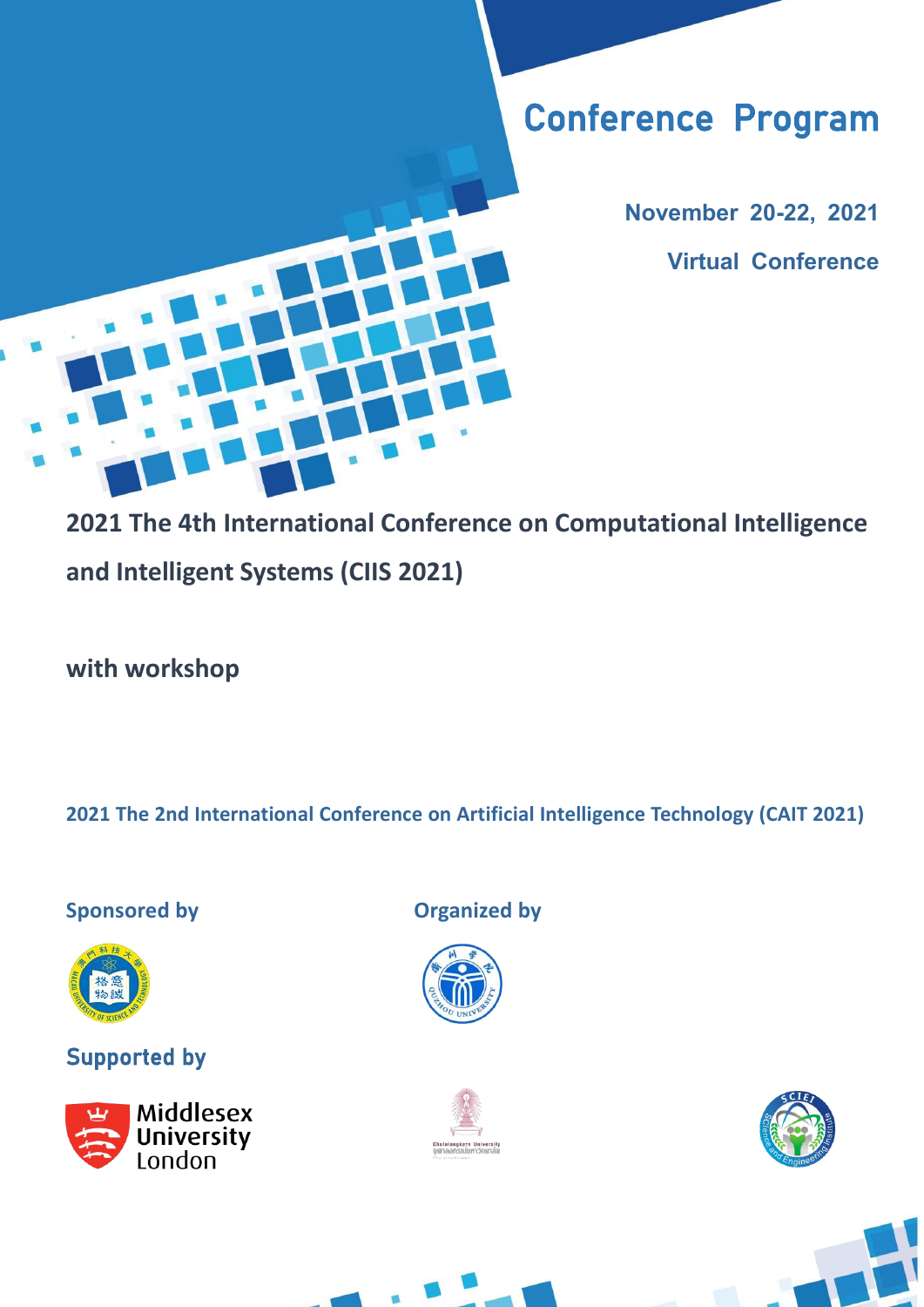Welcome Address

Welcome you all to 2021 The 4th International Conference on Computational Intelligence and Intelligent Systems (CIIS 2021), with workshop of 2021 The 2nd International Conference on Artificial Intelligence Technology (CAIT 2021), which will be held online during November 20-22, 2021, due to COVID-19. These conferences are sponsored by Macau University of Science and Technology, organized by Quzhou University, supported by Middlesex University, Chulalongkorn University, and Science and Engineering Institute.

After several rounds of review procedure, the program committee accepted those papers to be published in CIIS 2021 ACM conference proceedings. We wish to express our sincere appreciation to all the individuals who have contributed to CIIS 2021, CAIT 2021 conferences in various ways. Special thanks are extended to our colleagues in the program committee for their thorough review of all the submissions, which is vital to the success of the conference, and also to the members in the organizing committee who had devoted their time and efforts in planning, promoting, organizing and helping the conference.

This conference program is highlighted by Speakers: Prof. Jiebo Luo (SPIE Fellow, IEEE Fellow, IAPR Fellow, AAAI Fellow, ACM Fellow, IAPR Fellow, High Index 99), University of Rochester, USA; Prof. Fuchun Sun (IEEE Fellow, CAAI Fellow), Tsinghua University, China; Prof. Tok Wang LING (ER Fellow, IEEE Senior Life Member), National University of Singapore, Singapore; Prof. Matthias Rätsch - Head of the 'Vision Systems for intelligent Robots' (ViSiR), Reutlingen University, Germany; Prof. Xiaochun Cheng, Middlesex University, UK; Prof. Huseyin Seker, Birmingham City University, UK. They will deliver their speeches and share the latest research with the participants.

One best presentation will be selected from each session, evaluated from: originality; applicability; technical Merit; qualities of PPT; English. The best one will be announced at the end of each session, and we will e-mail you certificate after conference. Hope all of you can keep safe and sound and take care of yourself, we wish to see every one of you face to face in the next year

CIIS & CAIT Conference Organizing Committees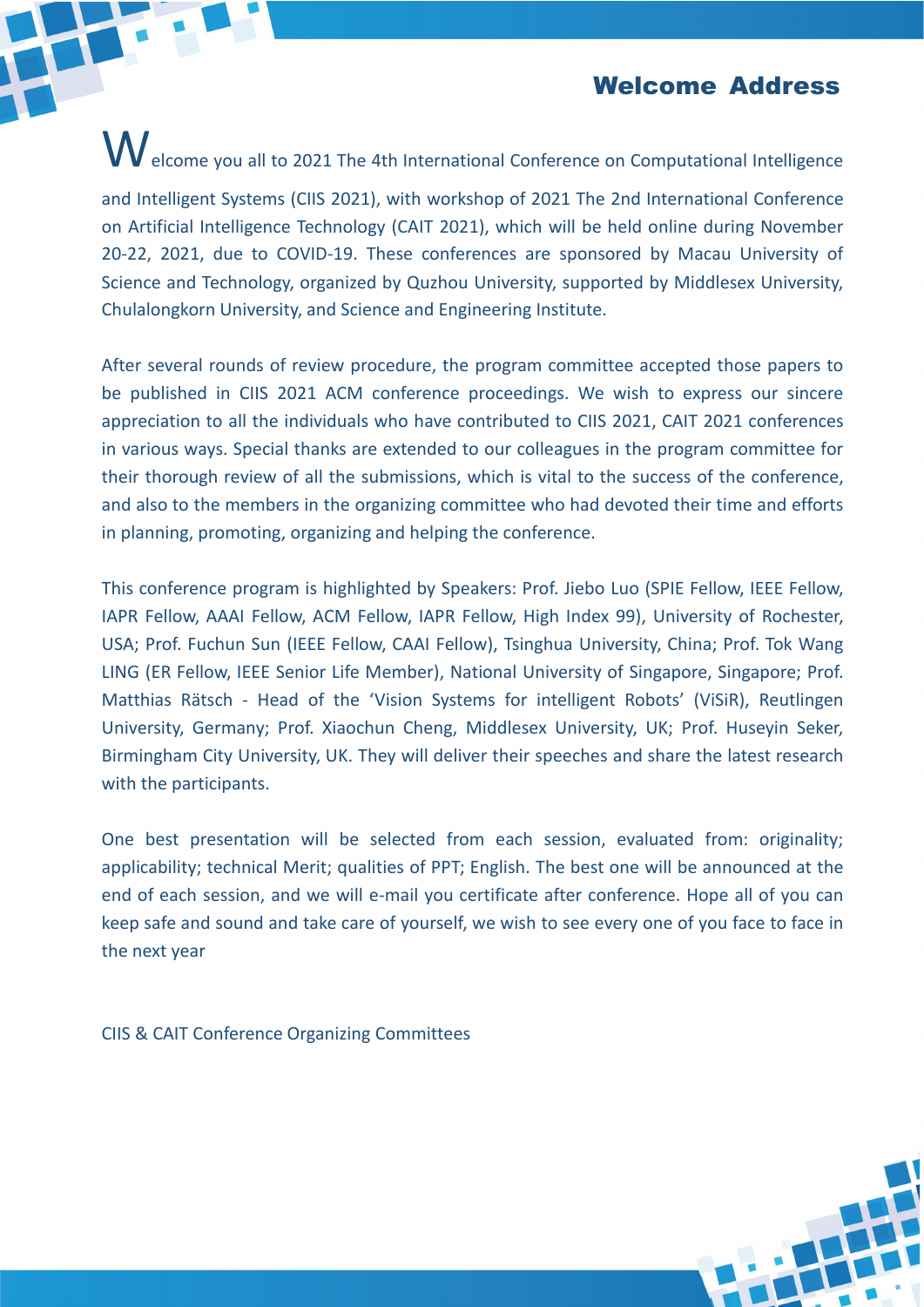#### Conference Committees

#### **Conference Chairs**

Prof. Jianqing Li, Macau University of Sience and Technology, China Prof. Meilei Lv, Quzhou University, China

#### **Conference Co-chairs**

Prof. Tok Wang Ling, National University of Singapore, Singapore Prof. Zhuoran Wang, Quzhou University, China Prof. Sergei Gorlatch, University of Muenster, Germany

#### **Program Chairs**

Prof. Xiaochun Cheng, Middlesex University, UK Assoc. Prof. Xiaolong Zhou, Quzhou University, China

#### **Program Co-chairs**

Prof. Ratchatin Chanchareon, Chulalongkorn University, Thailand Assoc. Prof. Jianwen Fang, Quzhou University, China Assoc. Prof. Yanjuan Li, Quzhou University, China

#### **Publicity Chairs**

Prof. Elizabeth Marie Ehlers, University of Johannesburg, South Africa Prof. Hanan Alghamdi, King Abdulaziz University, Saudi Arabia Dr. Kai Fang, Quzhou University, China

#### **Publicity Co-chairs**

Prof. Su-Cheng Haw, Multimedia University, Malaysia Dr. Hongbo Bi, Quzhou University, China

#### **International Technical Committee**

Andrew Chiou, CQUniversity Australia, Australia Matsumoto Mitsuharu, University of Electro-Communications, Japan Semih Özden, National Defense University, Turkey Anton Satria Prabuwon, King Abdulaziz University, Saudi Arabia Sangkyun Yun, Yonsei University, Korea Chawalit Benjangkaprasert, King Mongkut's Institute of Technology Ladkrabang, Thailand Shailaja Patil, JSPM's Rajarshi Shahu college of Engineering, India Jiaoyun Yang, Hefei University of Technology, China Kiran Bailey, BMS College of Engineering Bangalore, India Marco Antonio T. Subio, Technological Institute of the Philippines Manila, Philippines Mohsen Kakavand, Sunway University, Malaysia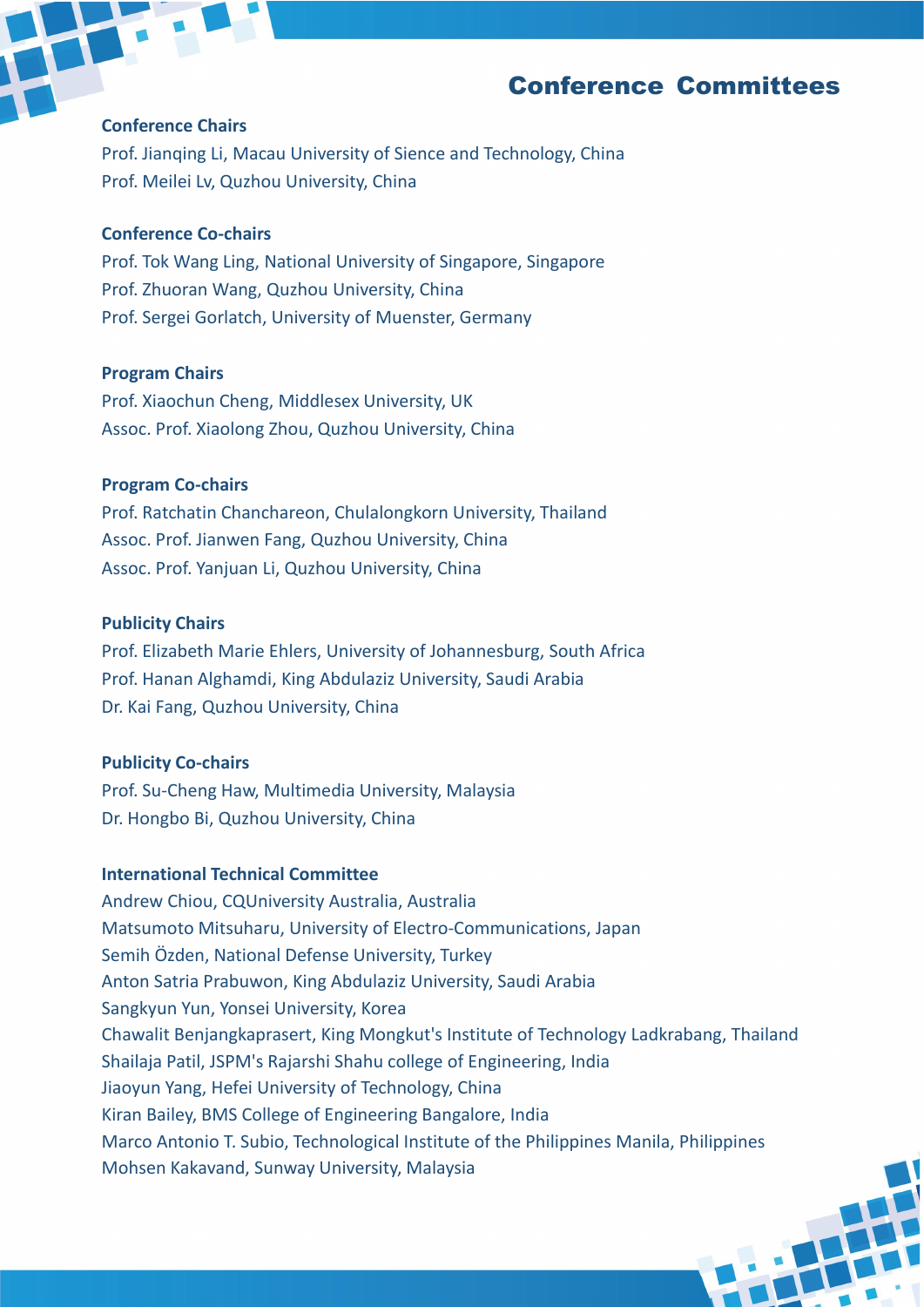#### Conference Committees

Suresh Shirbahadurkar, Zeal College of Engineering & Research, India Lu Nan, Shenzhen University, China Pravin Ghate, JSPM's Rajarshi Shahu College of Engineering, India Sadiq Hussain, Dibrugarh University, India Jefferson Lerios, Laguna State Polytechnic University, Philippines Xue-Qiang Zeng, Nanchang University, China Mohammad Dabbagh, Sunway University, Malaysia Bo Yang, Bowie State University, USA P. Aruna, Coimbatore Institute of Technology, India Kanda Runapongsa Saikaew, Khon Kaen University, Thailand Rodrigo Jr. Pangantihon, University of Mindanao, Philippines Hideo Murakami, Kanazawa Institute of Technology, Japan Sheng-Li Sun, Shanghai Institute of Technical Physics, Chinese Academy of Sciences, China Gahangir Hossain, Texas A&M University, USA Dariusz Jacek Jakobczak, Koszalin University of Technology, Poland Hang Qiu, University of Electronic Science and Technology of China, China Ir Teo Hiu Hong, SEGi University, Malaysia Muhammad Usman Rafique, Hong Kong Polytechnic University, Hong Kong, China Usman Akram, National Univsersity of Sciences and Technology, Pakistan Wiroj Taweepworadej, Khon Kaen University, Thailand Sarat Saharia, Tezpur university, India Tatpong Katanyukul, Khon Kaen University, Thailand Tae Choong Chung, Kyung Hee University, Korea Beomhee Lee, Seoul National University, Korea Yasuhiro Matsuda, Kanagawa Institute of Technology, Japan Chang Wook Ahn, Sungkyunkwan University, Korea Ran Zheng, Northwestern Polytechnical University, China Santosh Wagaj, JSPM's Rajarshi Shahu college of Engineering, India Kais Ben Salah, University of Jeddah, Saudi Arabia Nirmala Devi L, Osmania University, India Md. Monirul Islam, Bangladesh University of Engineering and Technology, Iraq Seelam Ch Vijaya Bhaskar, MVSR Engineering College, India Yin Shen, Harbin Institute of Technology, China Anitha S, ACS College of Engineering, India Srividya P, Osmania University, India John Paul Tomas, Mapua University, Philippines Kok-Why Ng, Multimedia University, Malaysia Pakawan Pugsee, Chulalongkorn University, Thailand Khanista Namee, King Mongkut's University of Technology North Bangkok, Thailand Siphesihle Philezwini Sithungu, University of Johannesburg, South Africa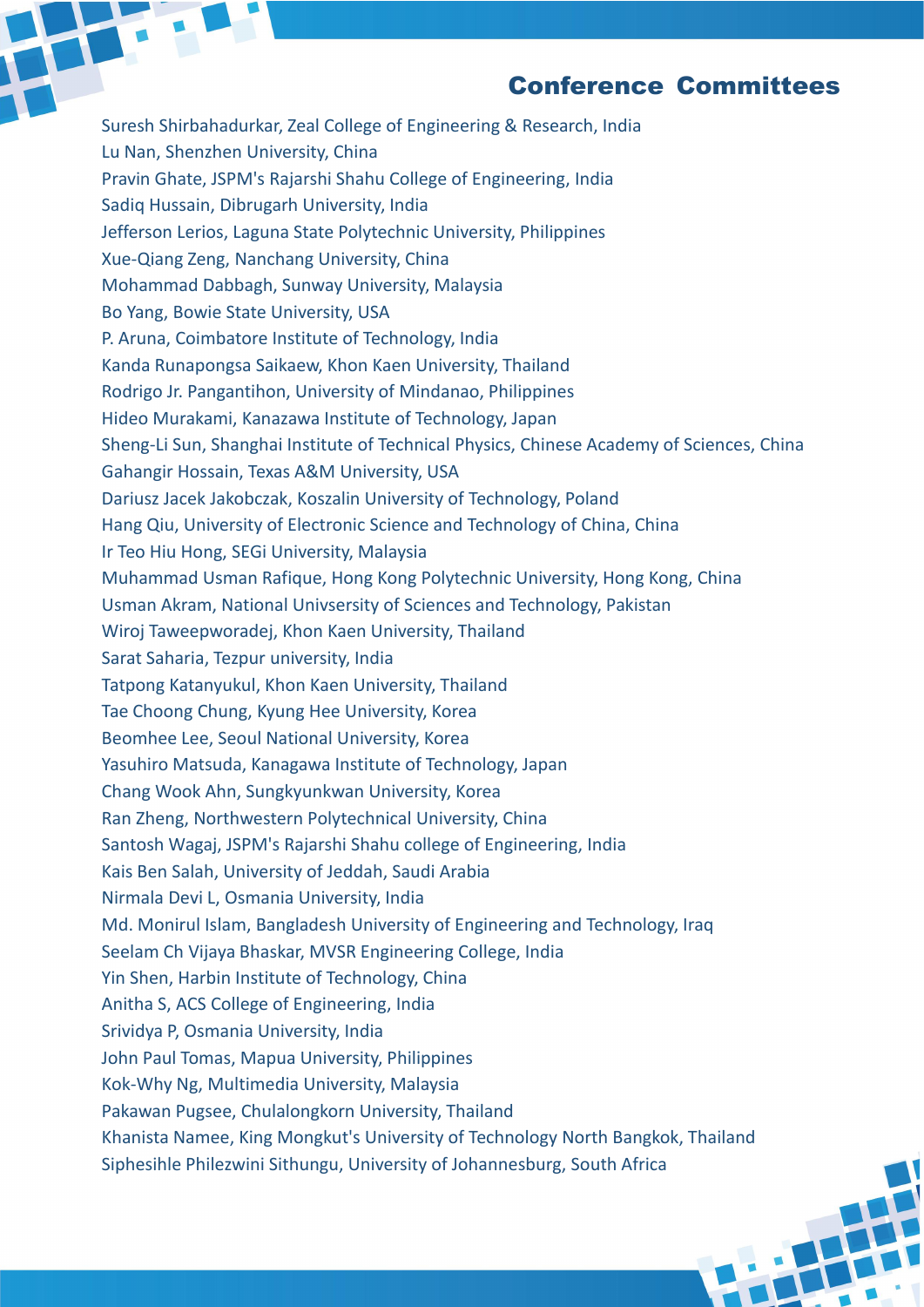#### Conference Committees

Shie-Jue Lee, National Sun Yat-sen University, Taiwan, China Koichi kuzume, National Institute of Technology, Japan Shahzad Ashraf, Hohai University, China Yang Woo Shin, Changwon National University, Korea Philippe Gorce,Universite de Toulon, France Saad M. Darwish, Alexandria University, Egypt Prof.Tsai-Yen Li, National Chengchi University, Taiwan, China Zhigang Su, Southeast University,China Ugur Bilge, Akdeniz Üniversity Faculty of Medicine, Turkey Mirza Sajid Mahmood, SBEC-Engineering Industries Gujranwala, Pakistan Thomas Schalow, University of Marketing and Distribution Sciences, Japan Pei He, Guangzhou University, China Dong Joong Kang, Pusan National University, Korea Wei-Po Lee, National Sun Yat-sen University, Taiwan, China Ziad Kobti, University of Windsor, Canada Sherin M. Youssef, College of Engineering and Technology, Egypt Jae-Gon Kim, Inchoen National University, Korea Amar Faiz Zainal Abidin, Universiti Teknologi MARA, Malaysia Saroj Kaushik, IIT Delhi, New Delhi, India Taisuke Akimoto, The University of Electro-Communications, Japan Filipe Portela, University of Minho, Portugal Atila Bostan, Atilim University, Turkey S.Selvamuthukumaran, A.V.C.College of Engineering, India Muhammad Farid. Shaari, Universiti Tun Hussein Onn Malaysia, Malaysia Sukarnur Che Abdullah, University Technology Mara, Malaysia Patrick Brandtner, University of Applied Sciences Upper Austria, Austria N. Priya, Coimbatore Institute of Technology, India Qingzhong Liu, Sam Houston State University, USA Taeseok Kim, Kwangwoon University, Korea Olga Georgieva, Sofia University, Bulgaria Sunarin Chanta, King Mongkut's University of Technology North Bangkok, Thailand Zhu Ping, Tellhow Institute of Smart City, China Ishak b. Aris, Universiti Putra Malaysia, Malaysia Mohit Gangwar, Bhabha Engineering Research Institute Bhopal, India Evgeniy Bryndin, Research Center "NATURAL INFORMATICS," Russia Zeyad Al-Shibaany, Cardiff University, UK Sunny Joseph Kalayathankal, K. E. College, India Priya RL, University of Mumbai, India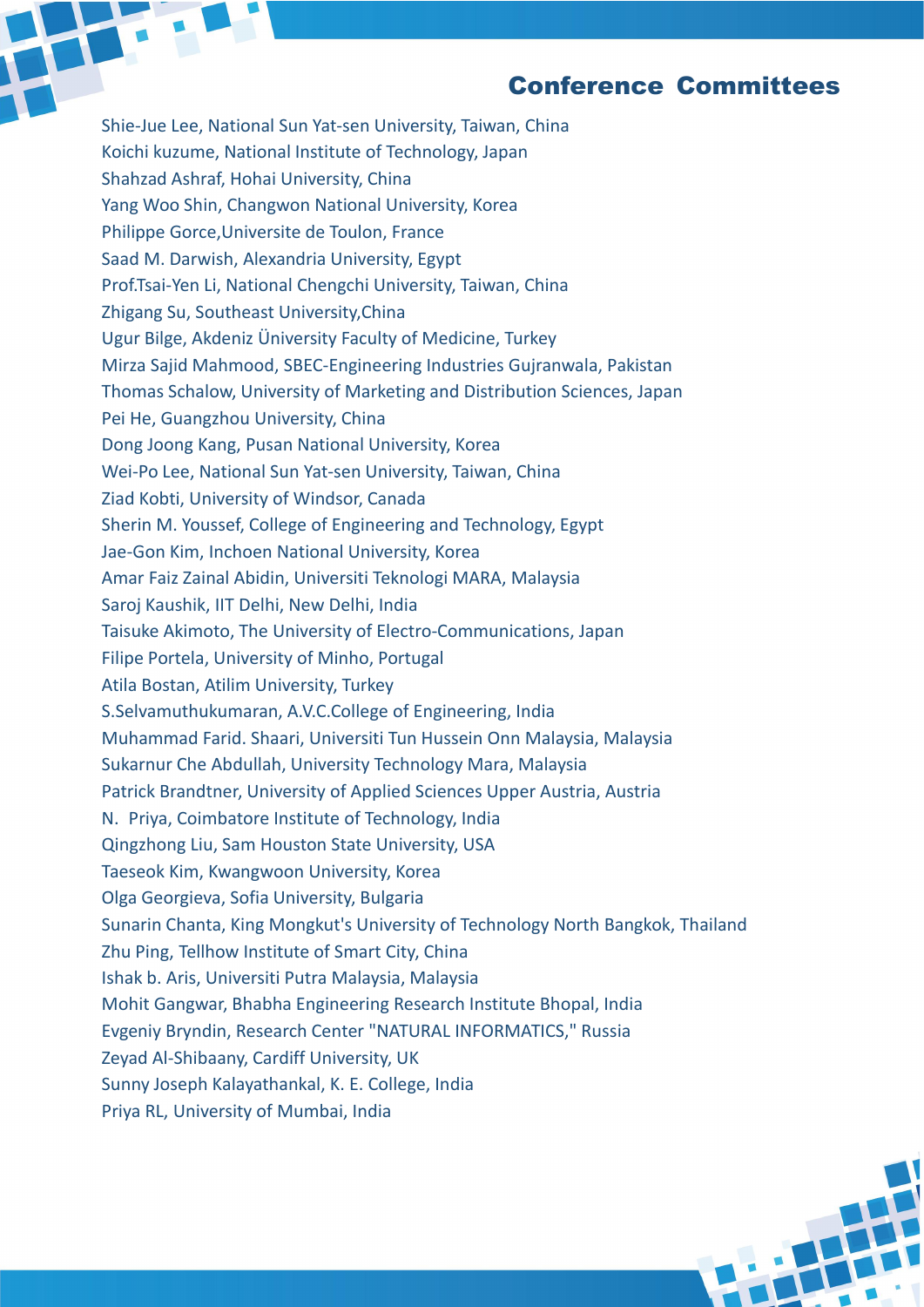### Guideline for Online Conference



The conference is arranged based on Beijing Time (UTC+8). Please carefully check your presentation time, and join the conference 15 minutes in advance.



Stable WIFI or Wired network.

Equipment be with enough battery or connected with chargers.

If your network is not good, please send us presentation videos within 10 Minutes as a back-up.

**resentation** 

English only during the conference.

Stay online during Keynote & Invited speeches and your own sessions. Certificates & receipts will be emailed to you after the conference.



#### **ZOOM** Usage

Download the APP ZOOM on zoom.us or www.zoom.com.cn (China only). Turn on your Audio and start your Video.

Use headsets/Earphones to enhance the audio effect and avoid the speaker echo or howling. Stay in a quiet place without noise.

Authors please rename like Session Number+Paper ID+Name as you join the room. E.g.: S1+A1001+Lairyn.

For KN or SC, please rename like KN/SC+ Name Join TEST DAY on November 20.

| <b>ROOM A</b> | Meeting ID: 981 8921 3804 |
|---------------|---------------------------|
| ROOM B        | Meeting ID: 864 2146 0816 |
| ROOM C        | Meeting ID: 921 8760 9105 |

https://zoom.us/j/98189213804 https://us02web.zoom.us/j/86421460816 https://zoom.us/j/92187609105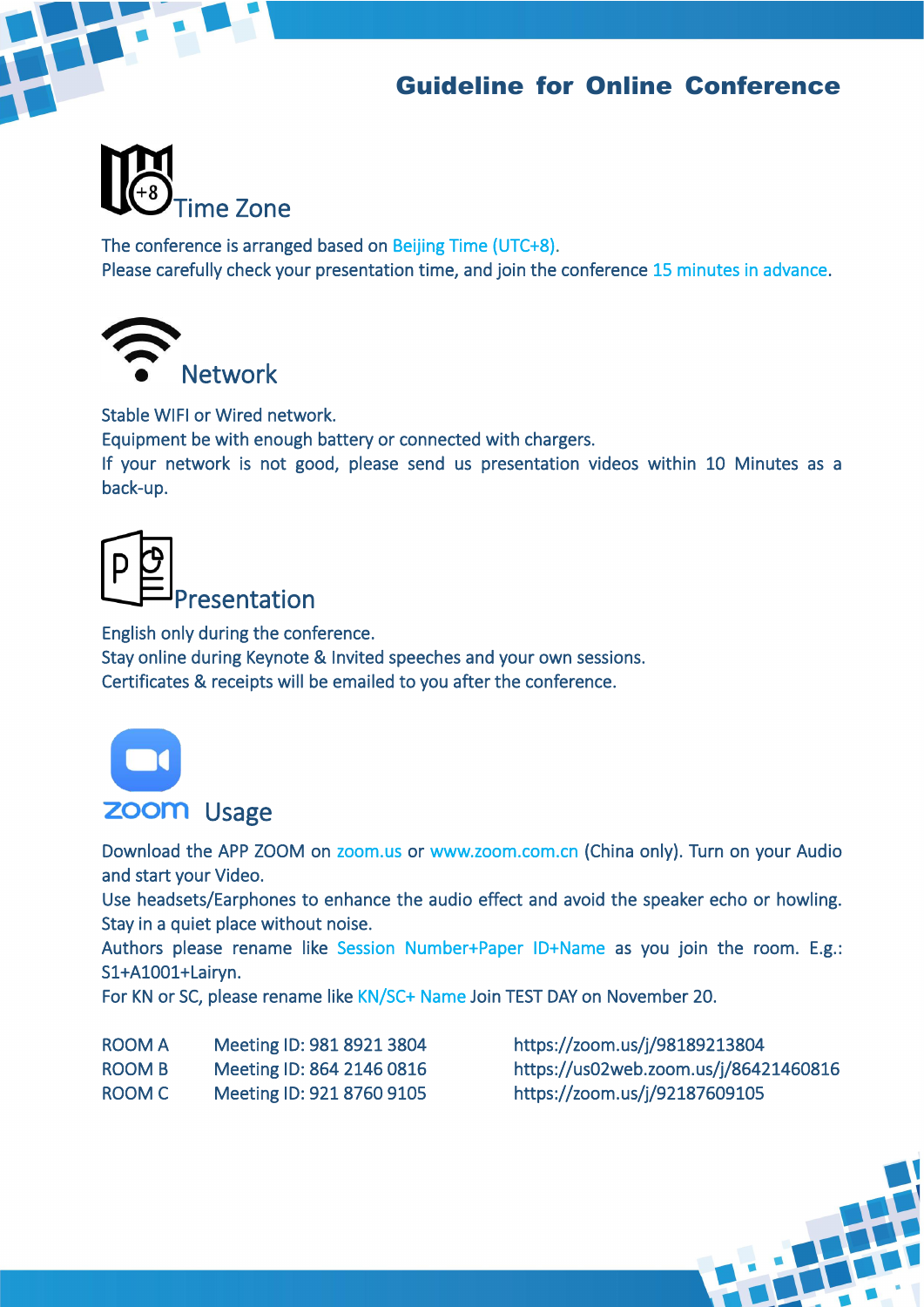

## November 20, 2021 | Saturday

| Room A ID:<br>981 8921 3804 | Keynote Speaker&Invite Speaker Test                                               |
|-----------------------------|-----------------------------------------------------------------------------------|
|                             | Prof. Jiebo Luo (11:00-11:10)                                                     |
| 11:00-12:10                 | Prof. Fuchun Sun (11:10-11:20)                                                    |
|                             | Prof. Tok Wang LING (11:20-11:30)                                                 |
| 12:10-14:00                 | <b>Break</b>                                                                      |
|                             | <b>Author Test</b>                                                                |
| 14:00-15:00                 | Session 1+2                                                                       |
| Room A ID:                  | Session 1: SD21-201E, SD21-202E, SD21-203, SD21-207, SD21-203E, SD21-208          |
| 981 8921 3804               | Session 2: SD21-205, SD21-206, SD21-406, SD21-407, SD21-409, SD21-409E            |
| 14:00-15:00                 | Session 3+4                                                                       |
| Room B ID:                  | Session 3: A1023, A2005, A2006, A2019, A2020, S1017                               |
|                             | Session 4: SD21-202, A1001, A1006, A1010, A1018, A1022, S1002, S1011, S1013,      |
| 864 2146 0816               | S2007, S2011                                                                      |
| 15:00-15:30                 | <b>Break</b>                                                                      |
| 15:30-17:00                 | Session 5+6                                                                       |
| Room A ID:                  | Session 5: A1002, A1003, A1007, A1009, A1017, A1501-A, S2003, S2005, S501, A1035, |
|                             | <b>VA1002</b>                                                                     |
| 981 8921 3804               | Session 6: A1019, A1020, A1021, A1026-A, A2001, S1004, S1007, S1016, S2006, TD05  |
|                             | Session 7+8+9                                                                     |
| 15:30-17:00                 | Session 7: SD21-204, SD21-204E, SD21-401, SD21-402, SD21-403, SD21-405, TD02      |
| Room B ID:                  |                                                                                   |
| 864 2146 0816               | Session 8: A2002, A2003, A2004, A2010, A2011, A2012, A2013                        |
|                             | Session 9: A1024, A1502, A2015, S1001, S1005, S1006, S1014, S2009                 |
|                             | Prof. Matthias Rätsch (17:00-17:10)<br>Prof. Xiaochun Cheng (17:10-17:20)         |
| Room A ID:                  | Prof. Qinglin Zhao (17:20-17:30)                                                  |
| 981 8921 3804               | Prof. Huseyin Seker (17:30-17:40)                                                 |
|                             | Mr Furkan Tektas (17:40-17:50)                                                    |

#### Test Tips

1. Please join the test session on time

2. First find your session and join the test room without sign in

3. Please send the message to conference secretary if you really have something emergency, we will arrange your test at other time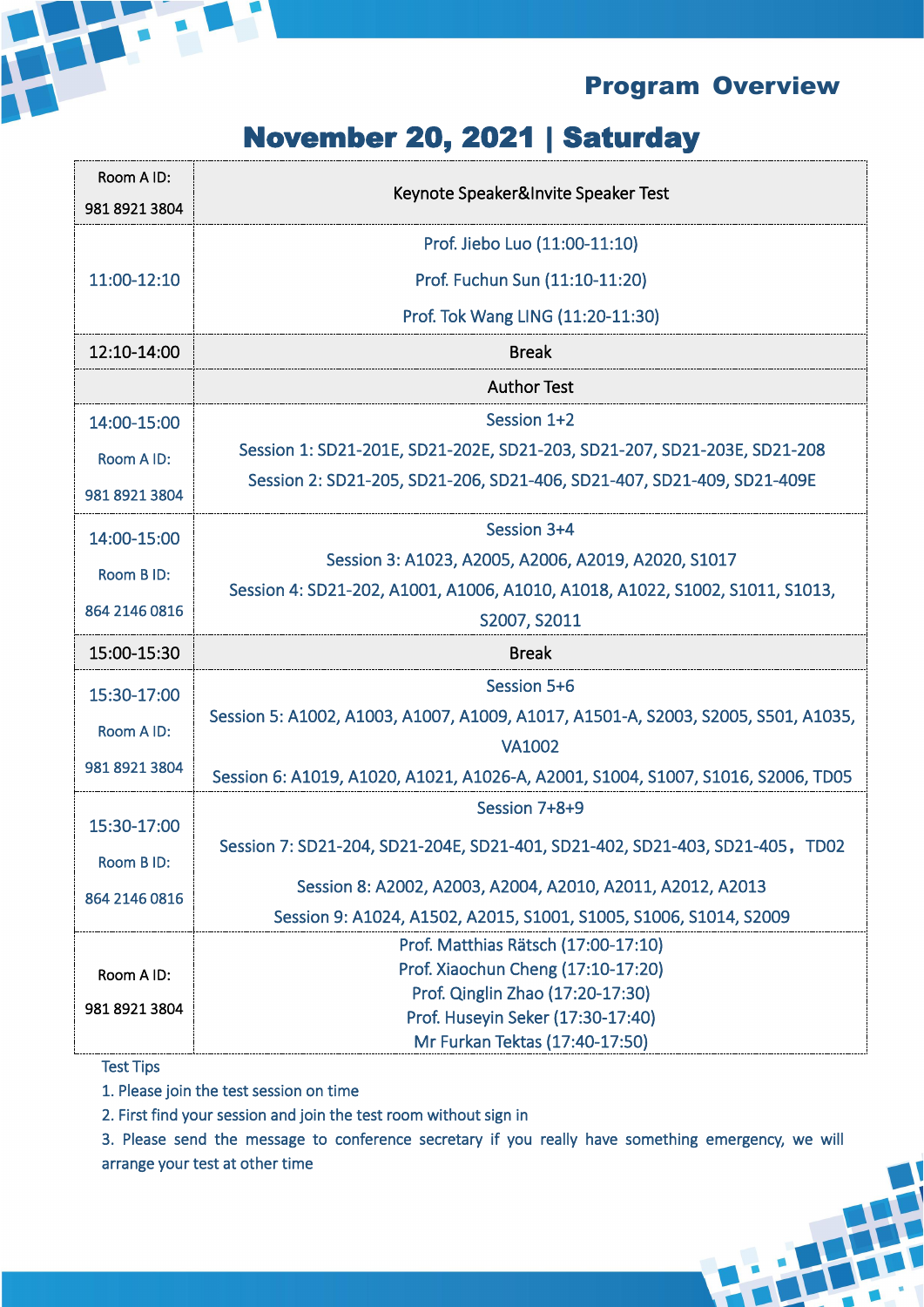

## November 21, 2021 | Sunday

| Meeting ID:<br>981 8921 3804 | Chair: Prof. Tok Wang LING, National University of Singapore, Singapore               |
|------------------------------|---------------------------------------------------------------------------------------|
| 9:30-9:35                    | <b>Opening Remarks</b>                                                                |
|                              | Prof. Jianqing Li, Macau University of Sience and Technology, China                   |
|                              | <b>Welcome Address</b>                                                                |
| 9:35-9:40                    | Prof. Zhuoran Wang, Quzhou University, China                                          |
|                              | Keynote Speech I                                                                      |
|                              | Prof. Jiebo Luo, University of Rochester, USA                                         |
| 9:40-10:25                   | (SPIE Fellow, IEEE Fellow, IAPR Fellow, AAAI Fellow, ACM Fellow, IAPR Fellow, High    |
|                              | Index 99)                                                                             |
|                              | Title: COVID-19: What Social Media and Machine Learning Can Inform Us                 |
| 10:25-10:40                  | <b>Coffee Break &amp; Group Photo</b>                                                 |
|                              | Chair: Prof. Xiaolong Zhou, Quzhou University, China                                  |
|                              | Keynote Speech II                                                                     |
|                              | Prof. Fuchun Sun, Tsinghua University, China                                          |
| 10:40-11:25                  | (IEEE Fellow, CAAI Fellow)                                                            |
|                              | Title: Robot Skill Learning: Imitation, Transfer and Enhancement                      |
|                              | Keynote Speech III                                                                    |
|                              | Prof. Tok Wang LING, National University of Singapore, Singapore                      |
| 11:25-12:10                  | (ER Fellow, IEEE Senior Life Member)                                                  |
|                              | Title: Conceptual Modeling Views of Relational Databases vs Big Data and Machine      |
|                              | <b>Learning</b>                                                                       |
| 12:10-15:00                  | <b>Lunch Break</b>                                                                    |
|                              | Chair: Prof. Huseyin Seker, Birmingham City University, UK                            |
|                              | Keynote Speech IV                                                                     |
| 15:00-15:45                  | Prof. Matthias Rätsch - Head of the 'Vision Systems for intelligent Robots' (ViSiR),  |
|                              | <b>Reutlingen University, Germany</b>                                                 |
|                              | Title: Humanoid Robots and Artificial Super Intelligence - The Terminating End or the |
|                              | <b>Last Hope for Humans?</b>                                                          |
|                              |                                                                                       |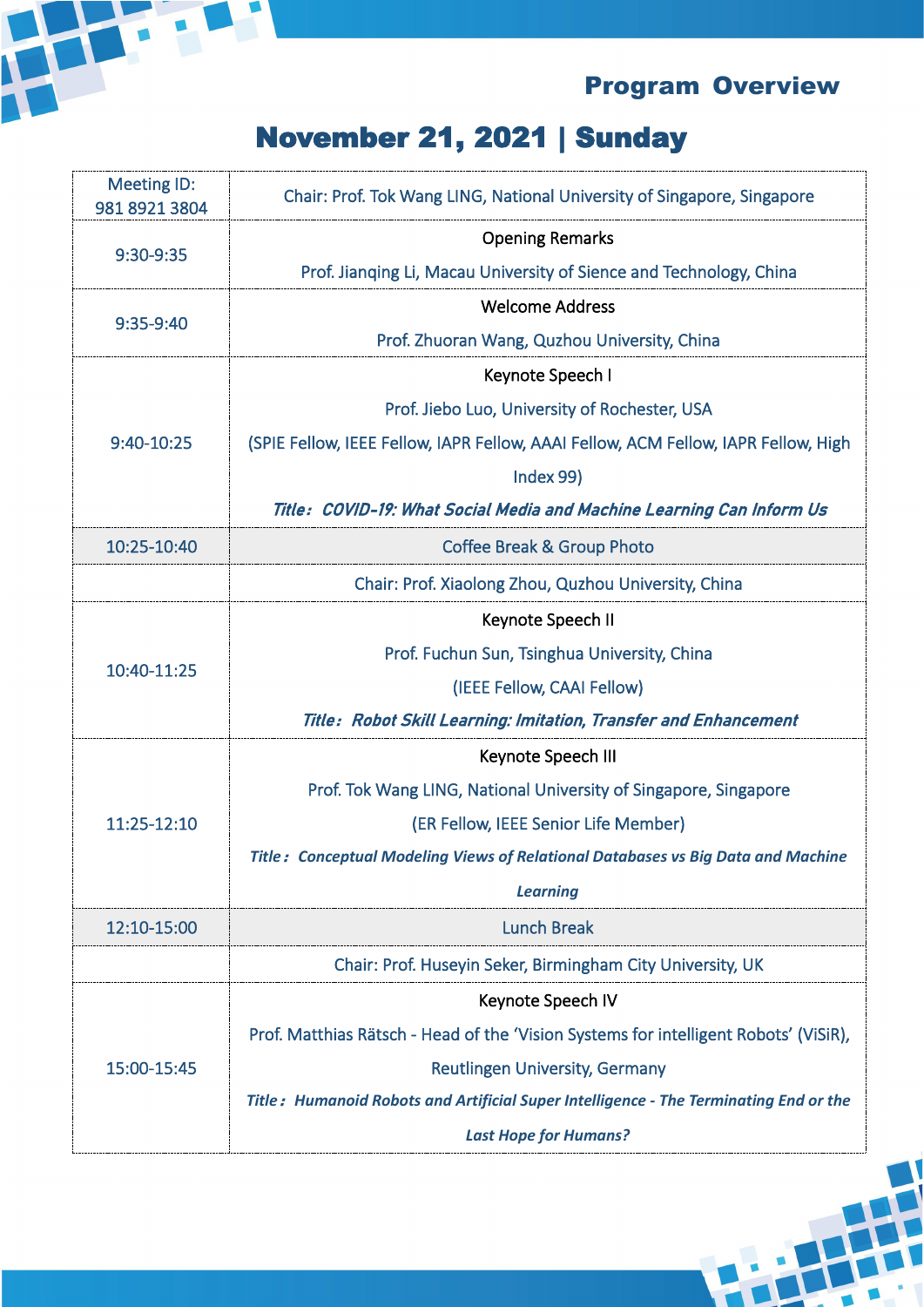|             | Invite Speaker I                                                                     |
|-------------|--------------------------------------------------------------------------------------|
| 15:45-16:10 | Prof. Xiaochun Cheng, Middlesex University, UK                                       |
|             | <b>Title: Artificial Intelligence Computing Solutions and Applications</b>           |
| 16:10-16:35 | Invite Speaker II                                                                    |
|             | Prof. Qinglin Zhao, Macau University of Sience and Technology, China                 |
|             | <b>Title: Exploiting Residual Channel Resources for Coexistence of Heterogeneous</b> |
|             | <b>Technologies via Reinforcement Learning</b>                                       |
| 16:35-16:45 | <b>Coffee Break</b>                                                                  |
|             | <b>Industry Session</b>                                                              |
| 16:45-17:45 | Industry Session by Bubo.AI (https://www.bubo.ai/)                                   |
|             | Prof. Huseyin Seker, Birmingham City University, UK                                  |
|             | Mr. Furkan Tektas (Data Scientist, Bubo.AI)                                          |
|             | <b>Title: Artificial Intelligence and Big Data Analytics in Practice</b>             |
|             |                                                                                      |

Formal Session Tips

1. Please join the keynote speeches on time, we will have a group photos together

2. First find your session and join the room without sign in

3. If you present on live, please prepare your PPT well and join directly

4. If you prepare a video, please play it by yourself and join your own session all the time

5. The language should be ENGLISH ONLY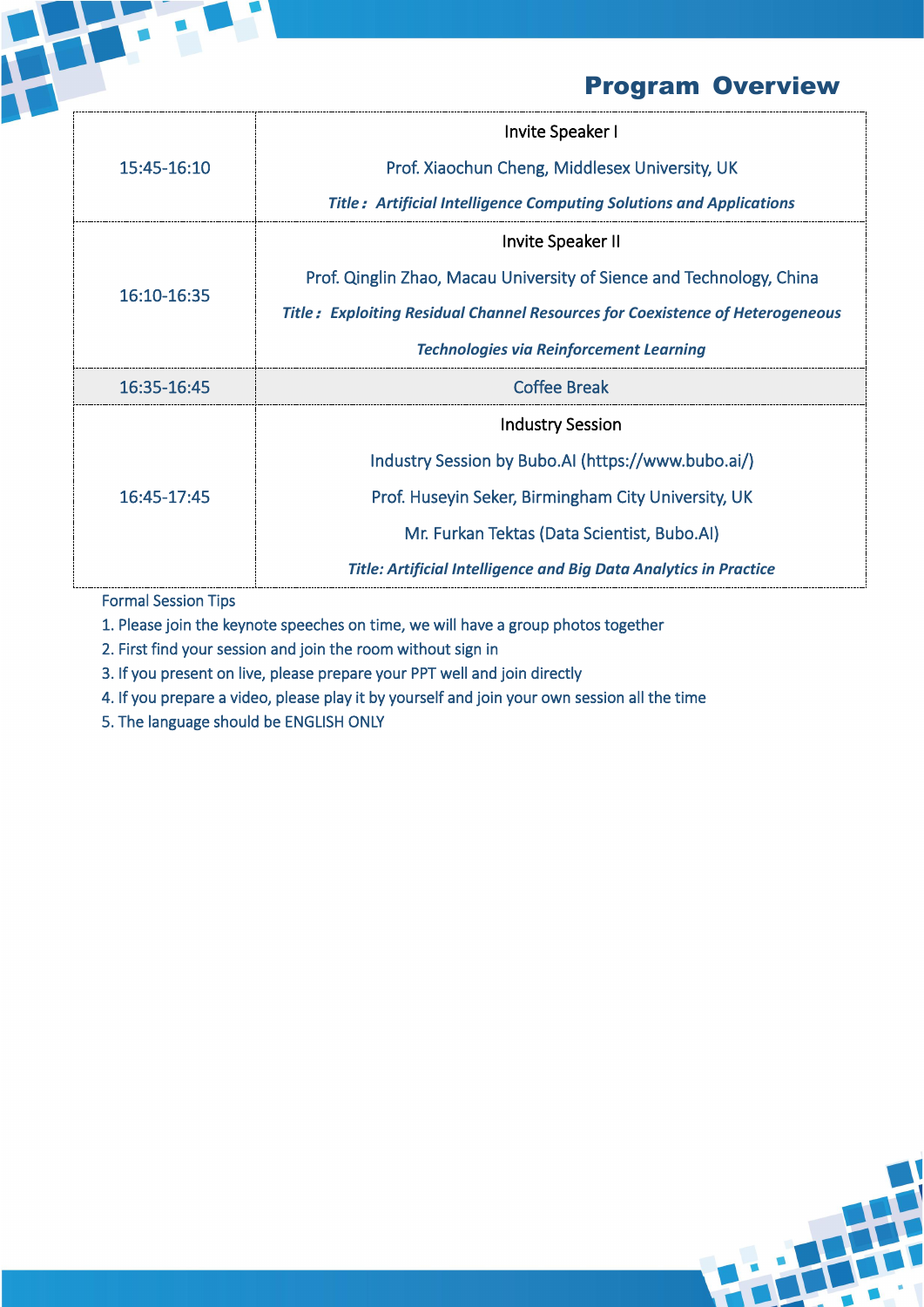

## November 22, 2021 | Monday

|             | Room A                         | Room B                        | Room C                       |
|-------------|--------------------------------|-------------------------------|------------------------------|
|             | Meeting ID: 981 8921 3804      | Meeting ID: 864 2146 0816     | Meeting ID: 921 8760 9105    |
|             | Session 1-Big Data             | <b>Session 2-Mathematical</b> | Session 3-Modern Education   |
|             | <b>Science and Application</b> | <b>Model and Calculation</b>  | and Intelligent Teaching     |
| 9:30-11:00  | SD21-201E, SD21-202E,          | SD21-205, SD21-206,           | A1023, A2005, A2006,         |
|             | SD21-203, SD21-207,            | SD21-406, SD21-407,           | A2019, A2020, S1017          |
|             | SD21-203E, SD21-208            | SD21-409, SD21-409E           |                              |
| 11:00-13:30 |                                | Lunch Time                    |                              |
|             | Session 4-Machine              | <b>Session 5-Computer</b>     | Session 6-Intelligent System |
|             | Learning and Neural            | <b>Science and Data</b>       | and Information              |
|             | <b>Network Algorithms</b>      | Computing                     | Management                   |
| 13:30-16:15 | SD21-202, A1001, A1006,        | A1002, A1003, A1007,          | A1019, A1020, A1021,         |
|             | A1010, A1018, A1022,           | A1009, A1017, A1501-A,        | A1026-A, A2001, S1004,       |
|             | S1002, S1011, S1013,           | S2003, S2005, S501,           | S1007, S1016, S2006, TD05    |
|             | S2007, S2011                   | A1035, VA1002                 |                              |
| 16:00-16:30 |                                | <b>Coffee Break</b>           |                              |
|             | Session 7-Computer and         | Session 8-Learning Mode       | Session 9-Intelligent Image  |
|             | <b>Information Management</b>  | and Method                    | Processing and Application   |
|             | SD21-204, SD21-204E,           | A2002, A2003, A2004,          | A1024, A1502, A2015, S1001,  |
| 16:30-18:15 | SD21-401, SD21-402,            | A2010, A2011, A2012,          | S1005, S1006, S1014, S2009   |
|             | SD21-403, SD21-405,            | A2013                         |                              |
|             | <b>TD02</b>                    |                               |                              |
| 18:15-18:30 |                                | <b>Closing Ceremony</b>       |                              |

----------------------------

----------------------------------

Formal Session Tips

1. Please join the keynote speeches on time, we will have a group photos together

- 2. First find your session and join the room without sign in
- 3. If you present on live, please prepare your PPT well and join directly
- 4. If you prepare a video, please play it by yourself and join your own session all the time
- 5. The language should be ENGLISH ONLY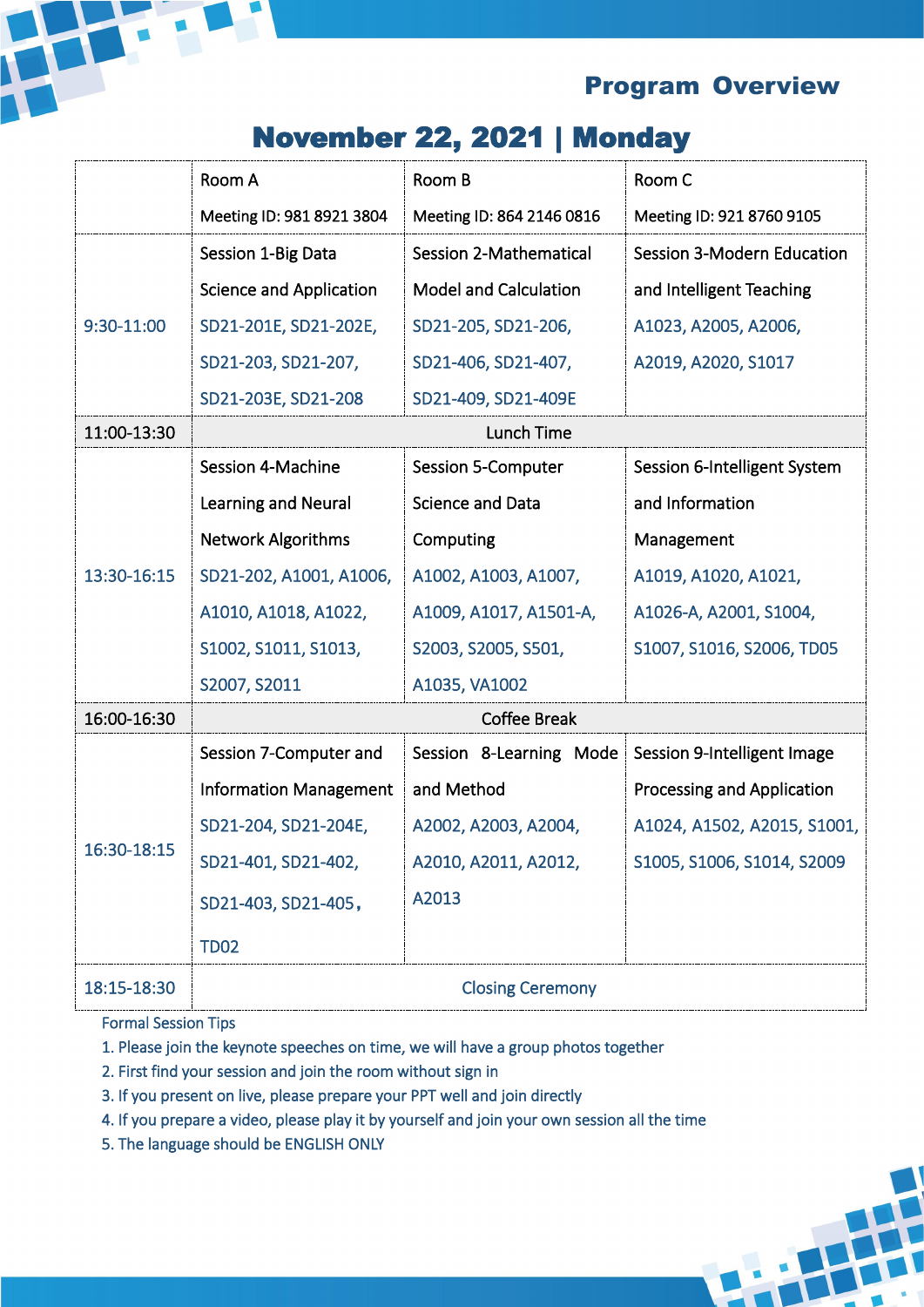



#### **Prof. Jiebo Luo, University of Rochester, USA (SPIE Fellow, IEEE Fellow, IAPR Fellow, AAAI Fellow, ACM Fellow, IAPR Fellow,**

**High Index 99)**

*Title***:***COVID-19: What Social Media and Machine Learning Can Inform Us*

**Abstract:** The COVID-19 pandemic has severely affected people's daily lives and caused tremendous economic losses worldwide. However, its influence on public opinions and people's mental health conditions has not received as much attention. In addition, the related literature in these fields has primarily relied on interviews or surveys, largely limited to small-scale observations. In contrast, the rise of social media provides an opportunity to study many aspects of a pandemic at scale and in real-time. Meanwhile, the recent advances in machine learning and data mining allow us to perform automated data processing and analysis. We will introduce several recent studies ranging from 1) characterizing Twitter users and topics regarding the use of controversial terms for COVID-19, 2) understanding how college students respond differently than the general public to the pandemic, 3) monitoring depression trends throughout COVID-19, to 4) studying consumer hoarding behaviors during the pandemic.

**Biography:** Jiebo Luo is a Professor of Computer Science at the University of Rochester which he joined in 2011 after a prolific career of fifteen years at Kodak Research Laboratories. He has authored over 500 technical papers and holds over 90 U.S. patents. His research interests include computer vision, NLP, machine learning, data mining, computational social science, and digital health. He has been involved in numerous technical conferences, including serving as program co-chair of ACM Multimedia 2010, IEEE CVPR 2012, ACM ICMR 2016, and IEEE ICIP 2017, and general co-chair of ACM Multimedia 2018. He has served on the editorial boards of the IEEE Transactions on Pattern Analysis and Machine Intelligence (TPAMI), IEEE Transactions on Multimedia (TMM), IEEE Transactions on Circuits and Systems for Video Technology (TCSVT), IEEE Transactions on Big Data (TBD), ACM Transactions on Intelligent Systems and Technology (TIST), Pattern Recognition, Knowledge and Information Systems (KAIS), Machine Vision and Applications, and Intelligent Medicine. He is the current Editor-in-Chief of the IEEE Transactions on Multimedia. Professor Luo is a Fellow of ACM, AAAI, IEEE, SPIE, and IAPR.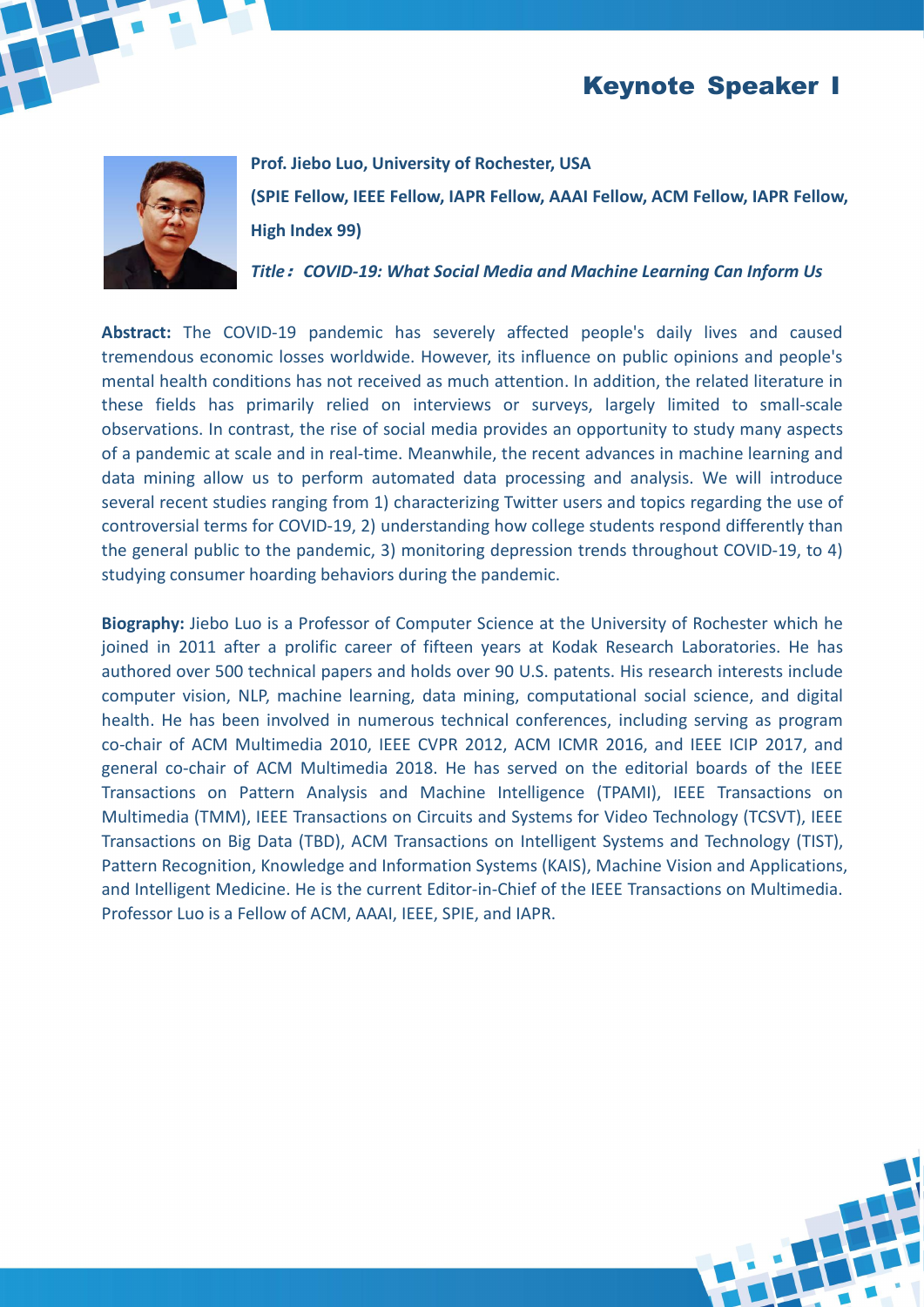#### Keynote Speaker II



**Prof. Fuchun Sun, Tsinghua University, China (IEEE Fellow, CAAI Fellow)** *Title***:***Robot SkillLearning: Imitation, Transfer and Enhancement*

**Abstract:** Humans can realize their intelligent behavior in a complex environment and are able to fulfill multiple tasks in different fields by cognitive learning. Since task is usually composed of a spatiotemporal combination of different skills, hopefully skill learning constitutes the bridge between human behavior and different tasks. However, this ability is exactly what the current robots lack and it has become a bottleneck of the improvement of robotic intelligence. In this talk, we discuss robot skill learning in three respects: skill imitation, transfer learning and skill enhancement. Firstly, imitation learning methods for observation and long-term tasks are developed, where the disagreement between perfect demonstration and partial observation one is revealed, and the simplified one-step model is proposed to improve the performance of hierarchical imitation learning. Furthermore, the generation and interaction of perceptual information such as vision, tactile and acoustic is still a challenging problem in digital twins, the elastic interaction of particles approach is proposed to robotic tactile simulation, and the sim-to-real transfer learning is discussed, enhancing the skills of real-world robots. Next, enhanced learning approaches from expert preference and inaccurate demonstration are developed for improving robotic manipulation performance. Finally, the applications of skill imitation, transfer learning and skill enhancement technology in UAVs and robot dexterous manipulations are introduced, and the development trend of robot manipulation skill learning is discussed.

**Biography:** Dr. Fuchun Sun is professor of Department of Computer Science and Technology, President of Academic Committee of the Department, Tsinghua University, and deputy director of State Key Lab. of Intelligent Technology & Systems, Beijing, China. He serves as Vice Chairman of Chinese Association for Artificial Intelligence and Executive Director of Chinese Association for

Automation. His research interests include robotic perception and skill learning, Cross-modal

Learning and intelligent control. He has won the Champion of Autonomous Grasp Challenges in IROS2016 and IROS 2019. He is elected as IEEE Fellow and CAAI Fellow in 2019, CAA Fellow in 2020.

Dr. Sun is the recipient of the excellent Doctoral Dissertation Prize of China in 2000 by MOE of China and the Choon-Gang Academic Award by Korea in 2003, and was recognized as a Distinguished Young Scholar in 2006 by the Natural Science Foundation of China. He served as the EIC of the Journal of Cognitive Computation and Systems, and associated editors of IEEE Trans. on Neural Networks and Learning Systems during 2006-2010, IEEE Trans. On Fuzzy Systems since 2011, IEEE Trans. on Cognitive and Development Systems since 2018 and IEEE Trans. on Systems, Man and Cybernetics: Systems since 2015.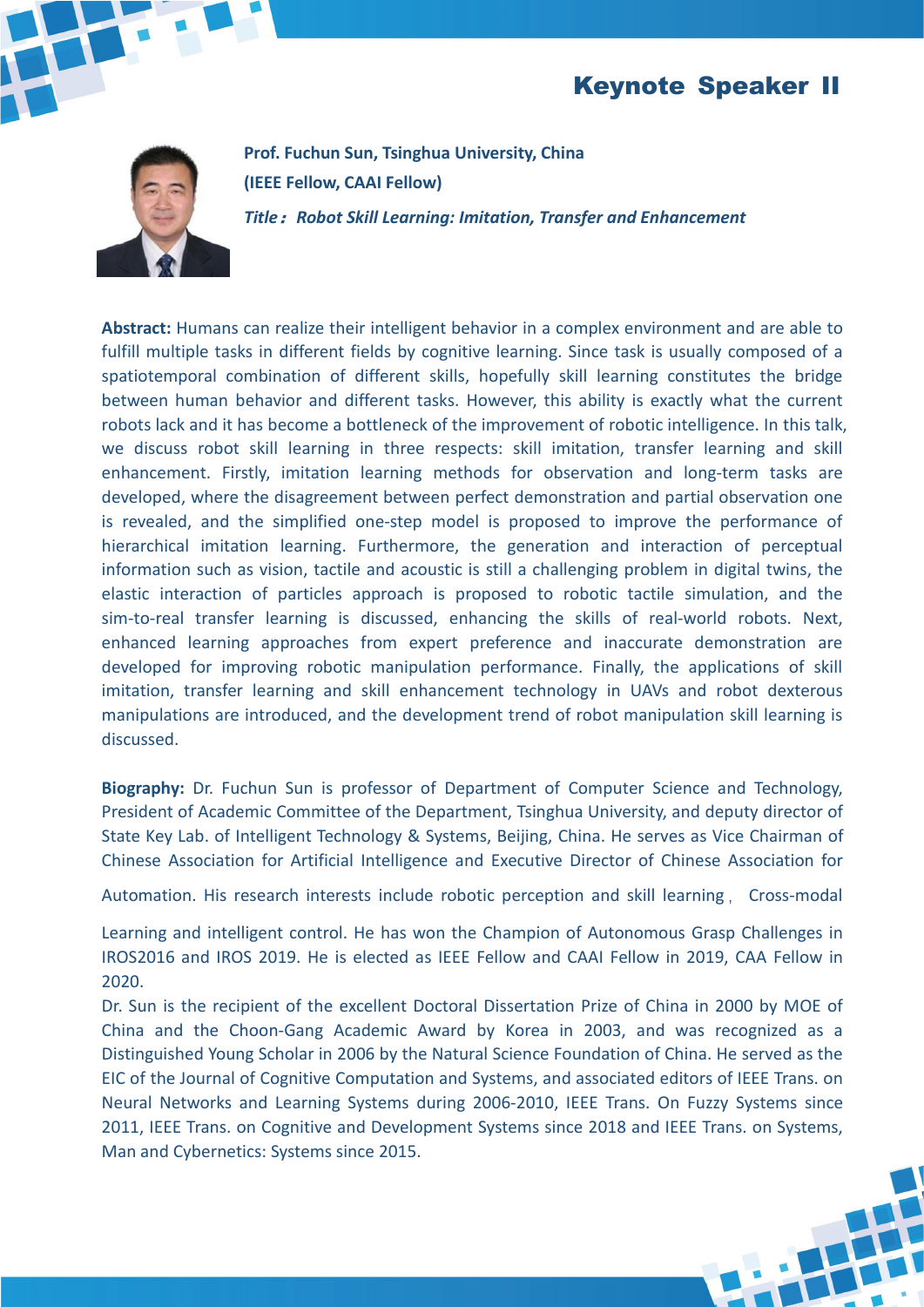#### Keynote Speaker III



**Prof. Tok Wang LING, National University of Singapore, Singapore (ER Fellow, IEEE Senior Life Member)**

*Title***:***Conceptual Modeling Views of Relational Databases vs Big Data and*

*Machine Learning*

**Abstract:** We first present a brief introduction to big data and describe the basic data models of the 4 major categories of NoSQL data stores for big data applications.

We discuss some limitations and performance issues of RDBMS for big data applications. We revisit some basic concepts in relational data model which have big impact on the performance, such as normal forms, join of relations, ACID for handling concurrent transactions, etc.

Next, we compare the relational data model and big data model using a set of application requirements and characteristics to help users to decide when to use SQL or NoSQL for big data applications.

We describe some existing database techniques which can be used to improve the performances of some categories of database applications in RDBMS, such as materialized view, unnormalized relation, horizontal and vertical partitioning of data in physical database schema design, etc.

We present some seldom mentioned but very important concepts related to data and schema integration, such as entity resolution vs relationship resolution, primary key vs object identifier (OID), and local OID vs global OID, etc. These concepts are related to Object-Relationship-Attribute Semantics (ORA-semantics) and they have significant impact on the quality and correctness of the integrated databases.

In the second half of the talk, we briefly mention some traditional machine learning topics and some current deep learning systems. We notice that the types of data sets used by the machine learning systems and the systems have some limitations: such as only use one single data type of data from a single data source, can only handle single specific task applications, completeness and correctness issues of the training data and test data, use only data but not existing known knowledge, do not provide explanations on the knowledge learnt with different levels of details for different technical levels of users, cannot transfer the new knowledge learnt to other systems/applications or for future use, etc.

Existing systems such as IBM Deep Blue, Google AlphaGo, Google Maps, image and speech recognitions, Goggle Search, chatbot, etc., are for some specific task applications; they are termed narrow AI (or weak AI). We list some possible research topics in machine learning for general AI (or called strong AI), i.e. with some human learning and thinking capability.

**Biography:** Dr. LING Tok Wang is a professor of the Department of Computer Science, School of Computing at the National University of Singapore. He was the Head of IT Division, Deputy Head of the Department of Information Systems and Computer Science, and Vice Dean of the Schoolof Computing of the University. Before joining the University as a lecturer in 1979, he was a scientific staff at Bell Northern Research, Ottawa, Canada. He received his Ph.D. and M.Math., both in Computer Science, from University of Waterloo (Canada) and B.Sc.(1st class Hons) in Mathematics from Nanyang University (Singapore). His research interests include Data Modeling,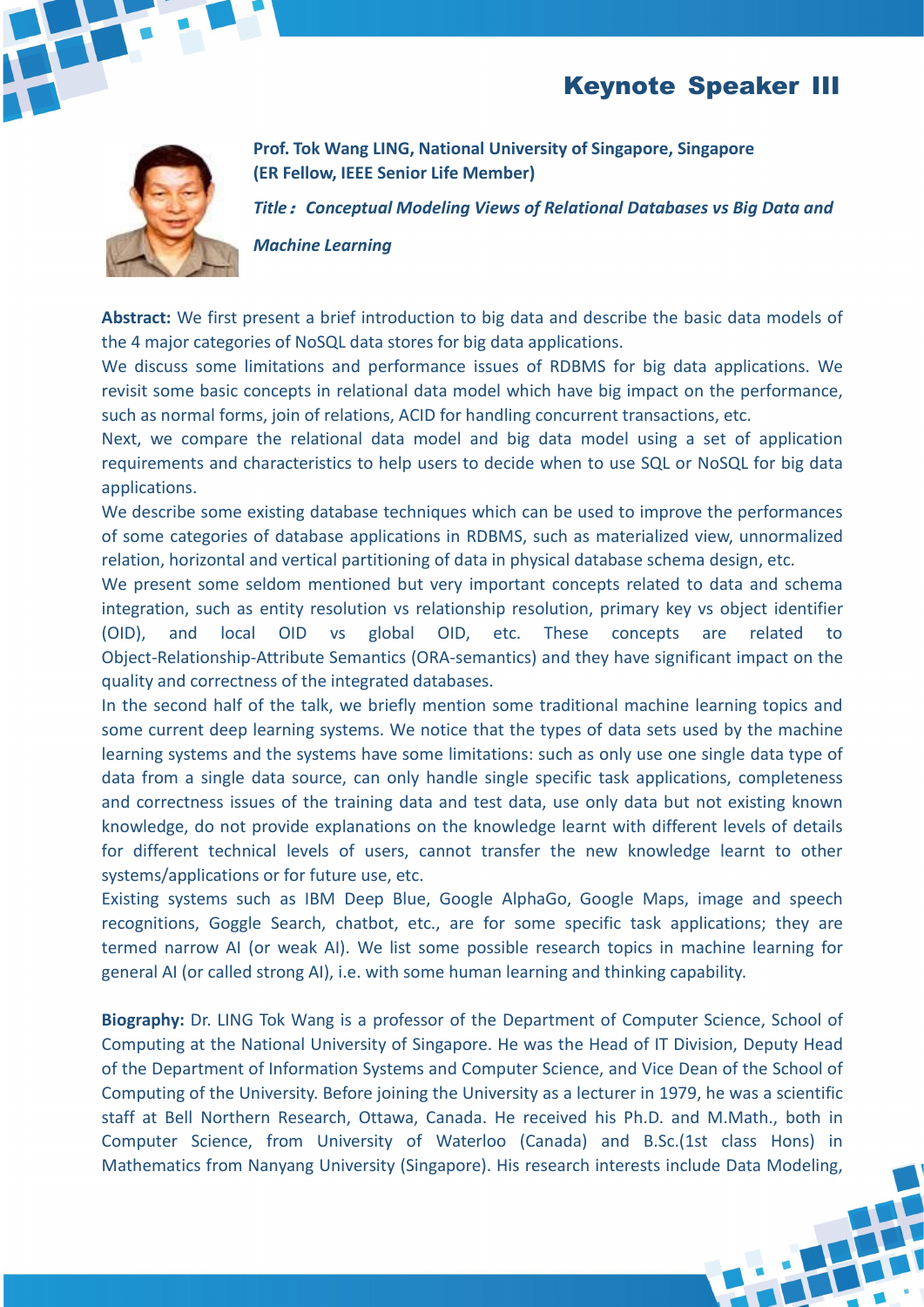

### Keynote Speaker III

Entity-Relationship Approach, Object-Oriented Data Model, Normalization Theory, Logic and Database, Integrity Constraint Checking, Semi-Structured Data Model, XML Twig Pattern Query Processing, ORA-semantics based XML and Relational Database Keyword Query Processing. He has published more than 230 international journal/conference papers and chapters in books, all in database research areas. He also co-edited 13 conference and workshop proceedings, co-authored one book, and edited one book.

He is an ER Fellow, an ACM Distinguished Scientist, IEEE Senior Life Member, and Senior Member of Singapore Computer Society. He received the ACM Recognition of Service Award in 2007, the DASFAA Outstanding Contributions Award in 2010, and the Peter P. Chen Award in 2011.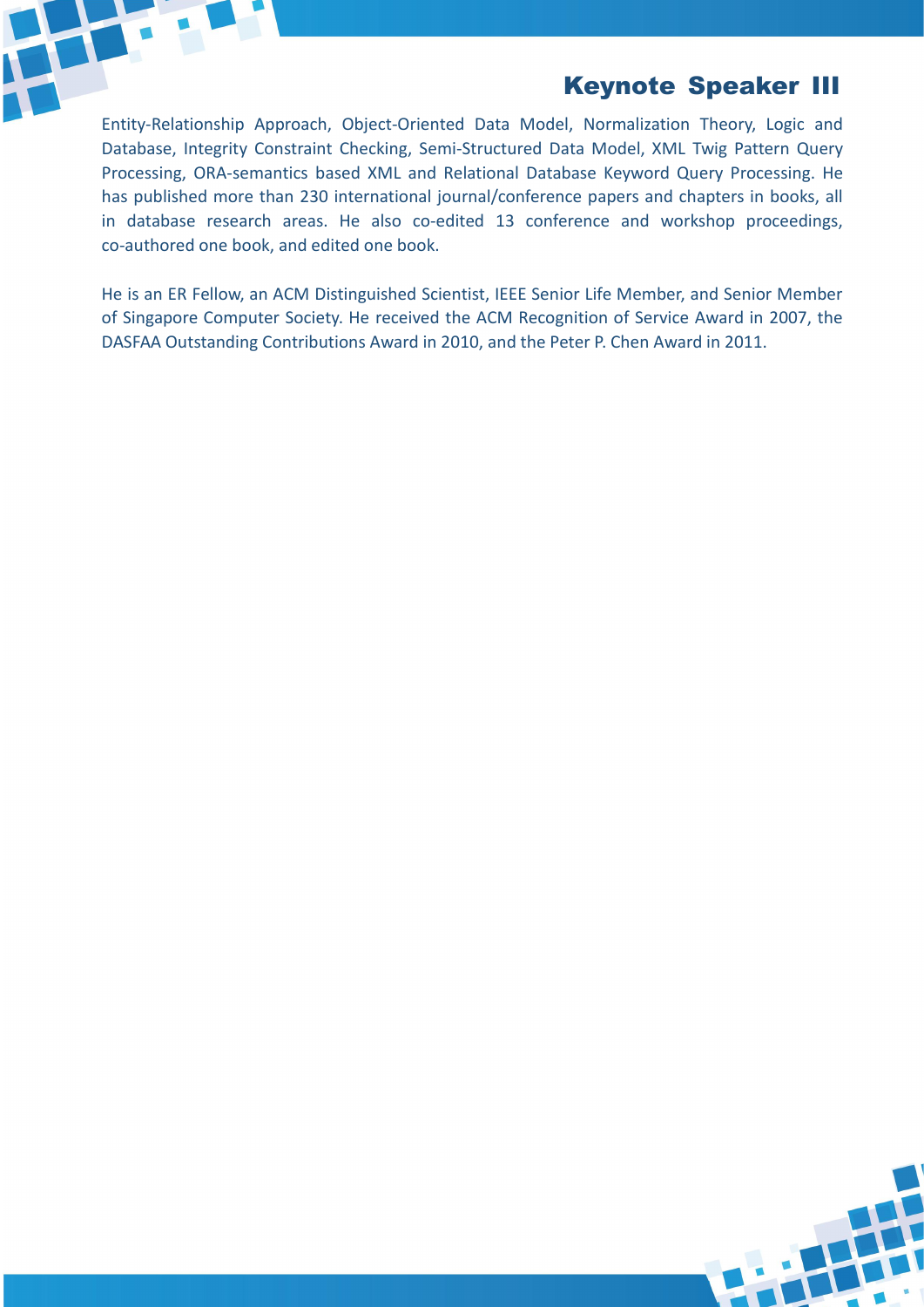#### Keynote Speech IV



**Prof. Matthias Rätsch - Head of the 'Vision Systems for intelligent Robots' (ViSiR), Reutlingen University, Germany**

*Title***:***Humanoid Robots and Artificial Super Intelligence - The Terminating*

*End or the Last Hope for Humans?*

**Abstract:** Abstract: Recent research in humanoid robotics and artificial intelligence, termed as fourth industrial or robot revolution, show that artificial intelligence and robots will play a major role in our future lives. When will the Technological Singularity take place and what happens when Transhumanism starts? The humanoid robots are gaining super intelligence based on machine learning and interaction with humans. Another field to use artificial intelligence is autonomous driving. Driving cars is the biggest group of workers today with 70 Mill employees. All big automotive companies work on autonomous driving cars.

In this talk we will define what artificial super intelligence means, what is possible current and in future in the field of autonomous driving, robotics and human machine interaction. Why is reinforcement and transfer learning a new generation of deep learning and why mid-level fusion of RGB and depth-information is improving scene labeling for autonomous driving?

The use of AI for Human-Robot-Interaction is illustrated on robots of the RT-Lions team taking part on World Championships in RoboCup. Practical examples are shown from collaborations with strong industrial partners, like BMW, Mercedes Benz Daimler, BOSCH or Kuka..

**Biography:** Prof. Matthias Rätsch is a professor at the Reutlingen University for Image Understanding, Artificial Intelligence and Interactive Mobile Robotics. In 2008, he received his Ph.D. degree in the Graphics and Vision Research Group (GraVis) at the University of Basel, Switzerland in 3DMM Face Analysis. His research interests are in the fields of Artificial Intelligence, Deep Learning, Image Understanding, Autonomous Driving, Human-Robot-Interaction, Humanoid Robots and Bionic Grasping.

He is the head of the RoboCup team RT-Lions. The team could win several international competitions (World Champion in Graz 2009, Iran Master 2011, German Master 2009, Vice World Champion in Singapore 2010). After changing to the RoboCup@Home League the team gained the 4th place at the German Open, won the Portuguese Robotics Open and SICK Robot Day. The team was qualified with 35 teams at the World Championship in Nagoya, Japan, 2017, obtaining the 8th place and 2019 in Sydney, Australia, obtaining the 5h place. The team is qualified for 2021 at World Championship in Bordeaux, France.

Prof. Rätsch has been a member of the program committee and a session chair for several international conferences and was invited for several speeches including keynote, seminal and training in Artificial Intelligence, Face Analysis and Robot Vision for academic and industrial sectors.

Prof. Rätsch and his group has published more than 50 international academic research papers and journals, like at the top-rank IEEE Transactions on Image Processing journal or at the SIGGRAPH conference. His publications were recently honored with an award at the IEEE International Conference on Image Processing (ICIP), at the International Conference on Systems,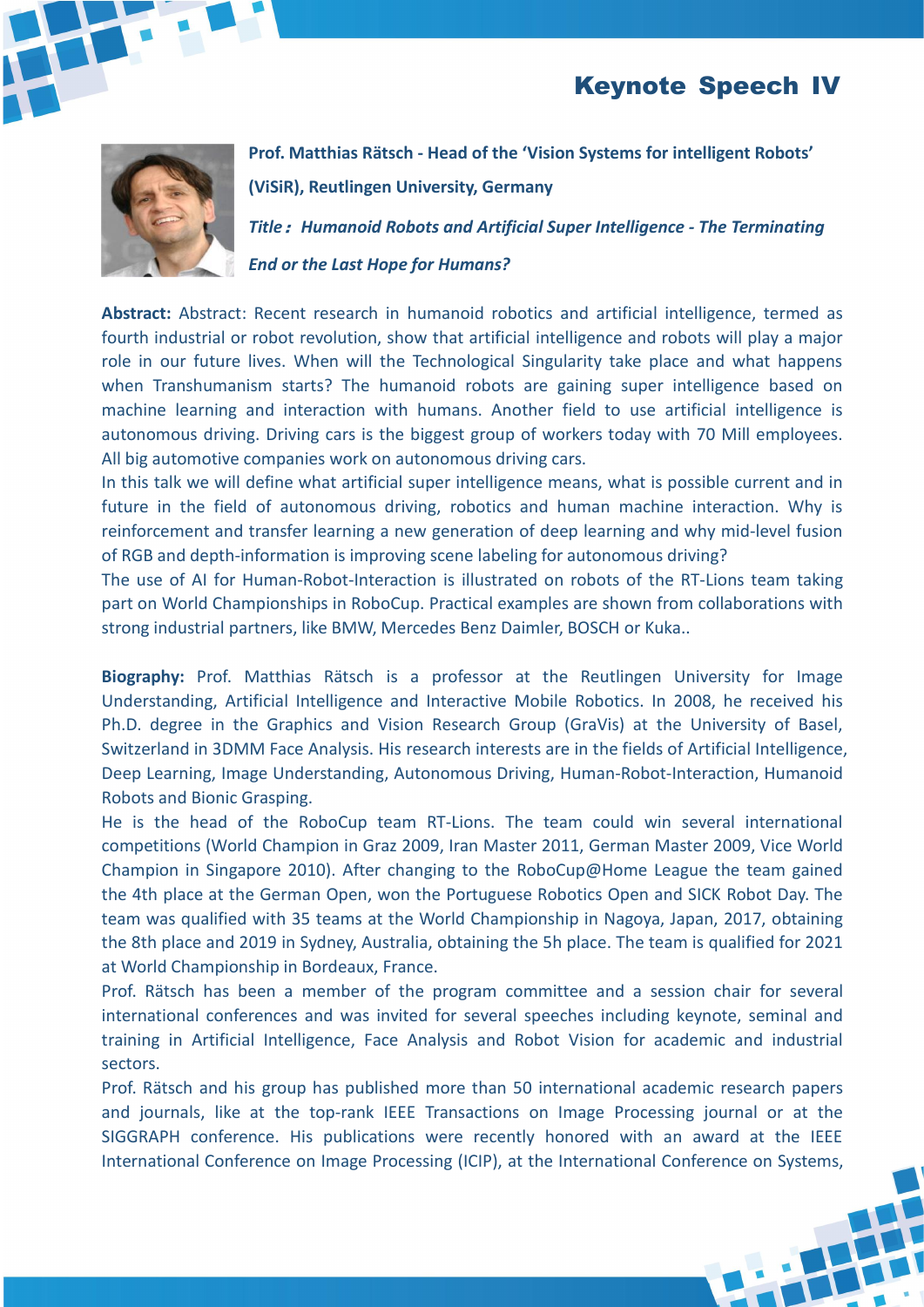Keynote Speech IV

Control and Communications (ICSCC), the Informatics Inside Conference for Human-Centered Computing, and at the IEEE Intelligent Data Acquisition and Advanced Computing Systems Journal. His working group ViSiR could win the Otto-Johansen-Price.

Prof. Rätsch leaded the with 1.1 Mill EUR founded interdisciplinary project "KollRo 4.0" (BMBF, BOSCH) and current two ZIM-projects with 0,4 Mill EUR in the field of Human-Robot-Collaboration and was a member of other funded industrial projects like RTMO (BMBF), GES 3D (BMBF), Face-HMI (SAB, COG), and I-Search (BMBF).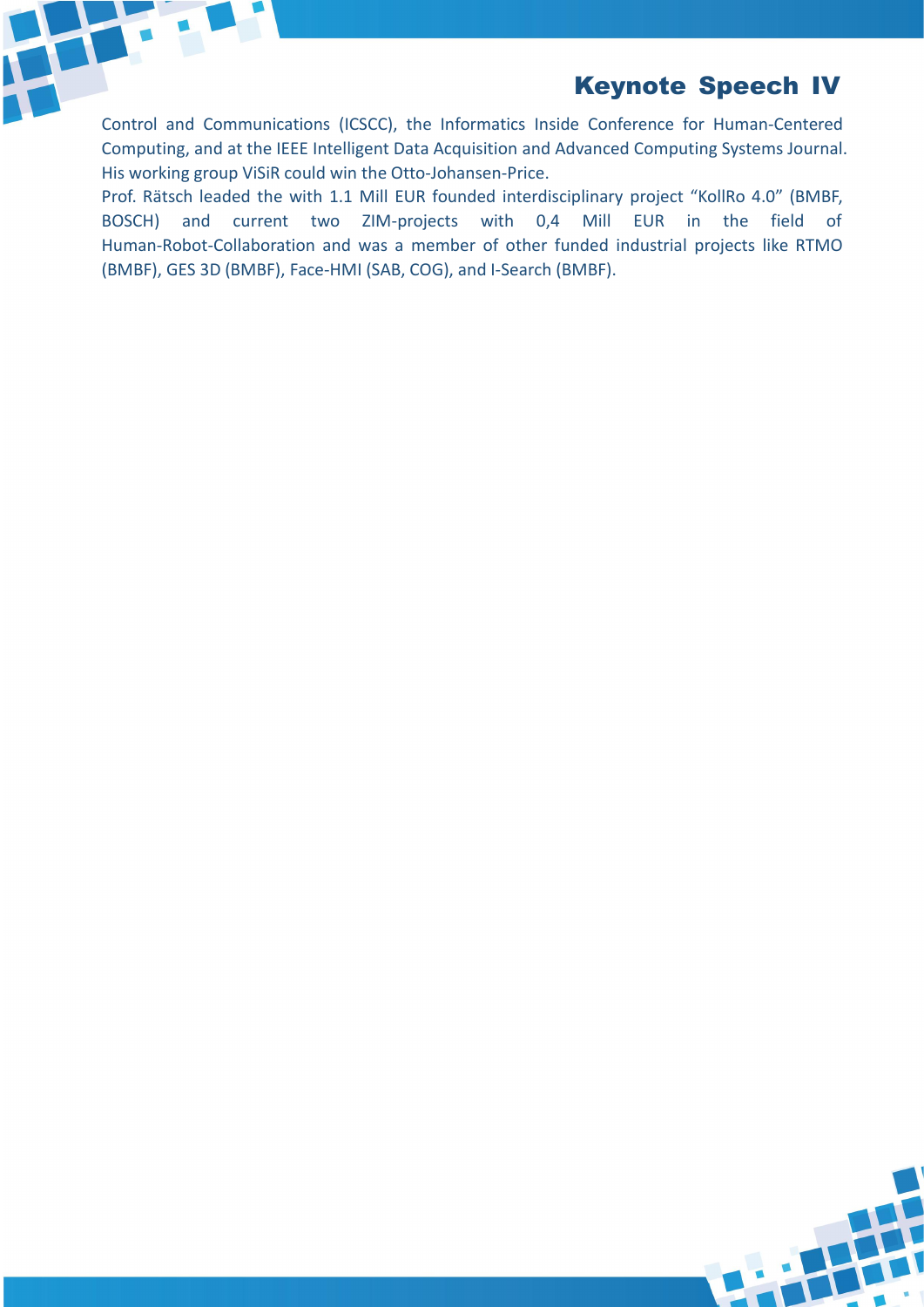#### Invite Speaker I



**Prof. Xiaochun Cheng, Middlesex University, UK** *Title***:***Artificial Intelligence Computing Solutions and Applications*

**Abstract:** Artificial Intelligence (AI) has been applied to more and more applications. Xiaochun Cheng researched both symbolic and numeric AI computing solutions and applied different AI computing solutions into several projects, including security, e-learning, system engineering, management, communication network, et al. This speech will review relevant AI computing solutions and AI applications, rational the potential and limitations of relevant AI computing solutions, hence support future more and better AI applications by integrating diverse AI computing solutions.

**Biography:** Xiaochun Cheng received the BEng Degree in Computer Engineering in 1992, PhD in Computer Science in 1996. He visited Queen's University of Belfast between 1997 and 1998. He was a Postdoc Research Associate at Sheffield University between 1998 and 2000. He was a Lecturer in Reading University between 2000 and 2005. He has been a Senior Lecturer since 2006 and since 2012 the Computer Science Project Coordinator in Middlesex University. One project was funded with 16 Million Euro budget. He is a member of the IEEE SMC Technical Committee on Computational Intelligence, IEEE SMC Technical Committee on Intelligent Internet Systems, IEEE Communications Society Communications and Information Security Technical Committee, IEEE Technical Committee on Cloud Computing, BCS AI Specialist Group, BCS Information Security Specialist Group. He has been Outstanding Ph.D. Thesis Award Chair of IEEE Technical Committee on Cloud Computing. He contributed for five times best conference paper awards so far. 3 his papers are in the 2020 top 1% of the academic field by Data from Essential Science Indicators. He won 3 times national competitions. He won National Science and Technology Advance Award.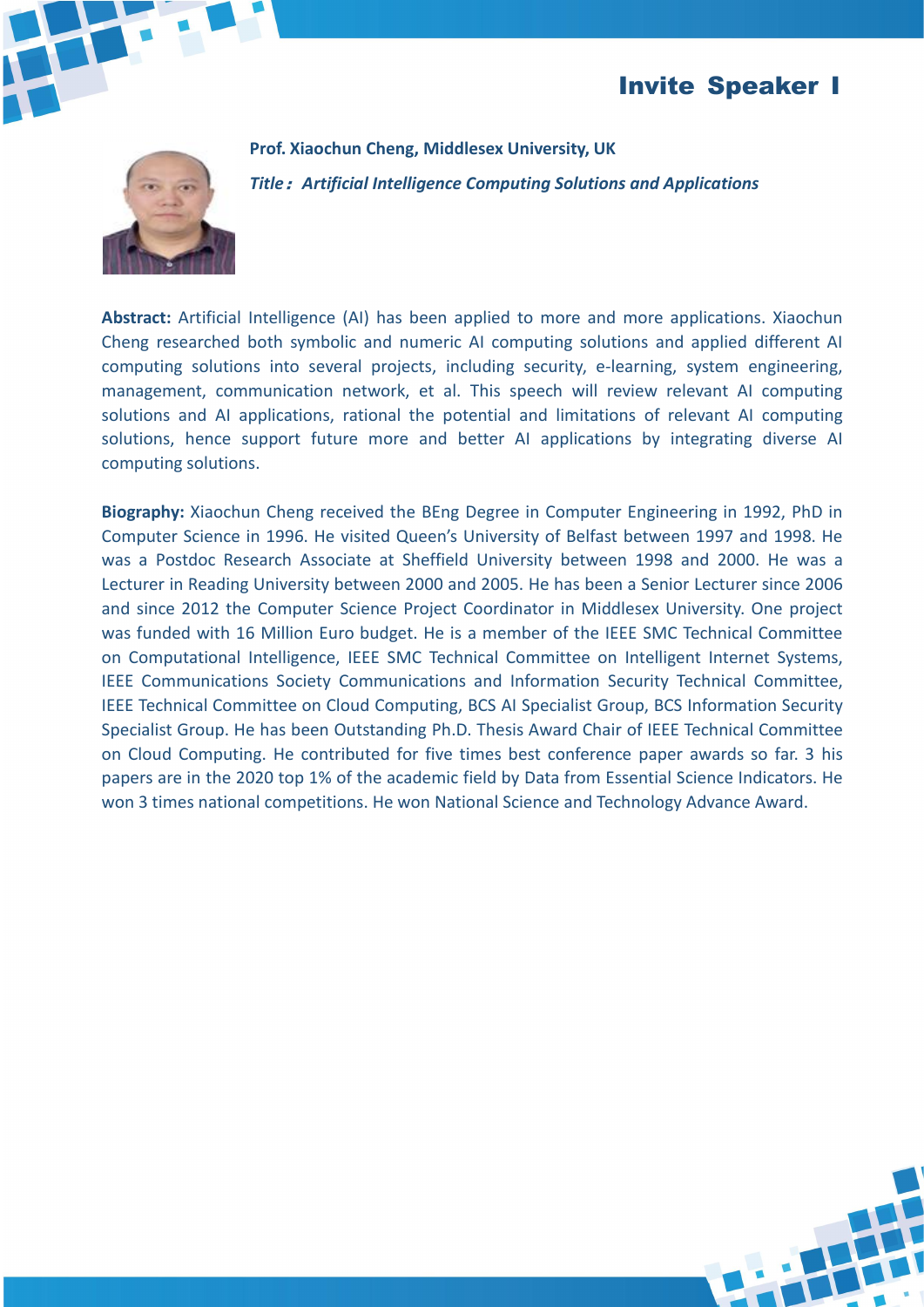#### Invite Speaker II



**Prof. Prof. Qinglin Zhao, Macau University of Sience and Technology, China** *Title***:***Exploiting Residual Channel Resources for Coexistence of Heterogeneous Technologies via Reinforcement Learning*

**Abstract:** In Internet of Things (IoT), heterogeneous wireless technologies with different bandwidths often coexist and share unlicensed bands. When a set of wideband channels partially overlap each other, a wideband transmission occurring on one channel partially occupies other channels. For the wideband technology, the remaining parts of partially occupied channels are unusable because their bandwidths are narrow than the signal bandwidth, leading to a waste of channel resources. We refer to these wasted channel resources as residual channel resources (RCRs). On the other hand, for a narrowband technology, a narrowband transmission can occur on an RCR of the wideband technology, as long as its channel overlaps the RCR and its signal bandwidth is not wider than the RCR's bandwidth. In this talk, focusing on WiFi and ZigBee coexistence, we present a Reinforcement Learning-based design that fully exploits RCRs of wideband technologies by arranging narrowband transmissions on them, thereby improving the frequency utilization of IoT. In the design, there are two challenges: 1. how to detect available RCR, and 2. how to exploit RCRs with random durations. This talk will address the two challenges.

**Biography:** Qinglin Zhao is currently a professor at the Faulty of Information Technology (FIT), Macau University of Science and Technology (MUST). He obtained his Ph.D. degree from the Institute of Computing Technology, the Chinese Academy of Sciences, Beijing, China, in 2005. From May 2005 to August 2009, he conducted post-doctoral academic research at the Chinese University of Hong Kong (CUHK) and the Hong Kong University of Science and Technology (HKUST). In September 2009, he joined the FIT, MUST, and has worked there so far. His research interests are in the areas of Blockchain and decentralization computing, machine learning and its applications, Internet of things, wireless communications and networking, cloud/fog computing, software-defined wireless networking, etc. He has been a senior member of IEEE and a member of CCF Blockchain since 2019; an associate Editorof IET Communications since 2021; a guest Editor of Mobile Information Systems for Special Issue on Artificial Intelligence for Next-Generation Wireless Networks, 2021. He contributed over 60 peer-reviewed journal and conference papers. He received Bank of China (BOC) excellent research award in 2011 and 2015. His research publications appear in the high-quality peer reviewed journals and conference proceedings, such as IEEE Transaction journals, IEEE Infocom, Globecom, ICC, etc. He has obtained more than 20 international patents (including 8 US patents).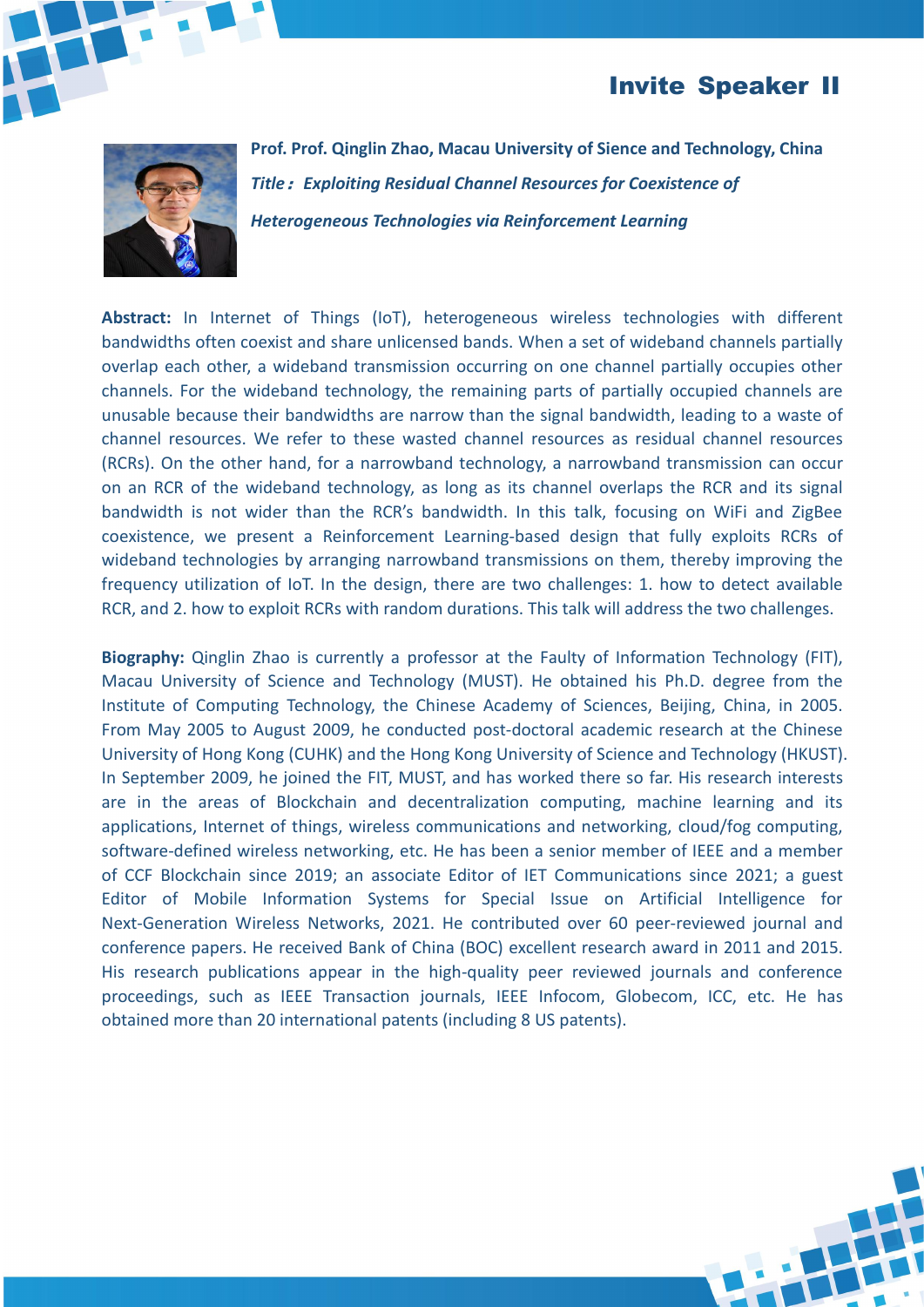

#### Industry Session

**Industry Session byBubo.AI (https://www.bubo.ai/)**

**Prof. Huseyin Seker, Birmingham City University, UK**





**Mr. Furkan Tektas (Data Scientist, Bubo.AI)**

#### *Title: Artificial Intelligence and Big Data Analytics in Practice*

Abstract: Every sector is becoming more data-driven and automated through the development of advanced data analytics, artificial intelligence and machine learning methods. Therefore, companies need to be harnessing the data more wisely to outperform their competitors in such a competitive environment. This workshop will cover practical aspect of data-driven economy along with successfully developed and deployed projects in industry.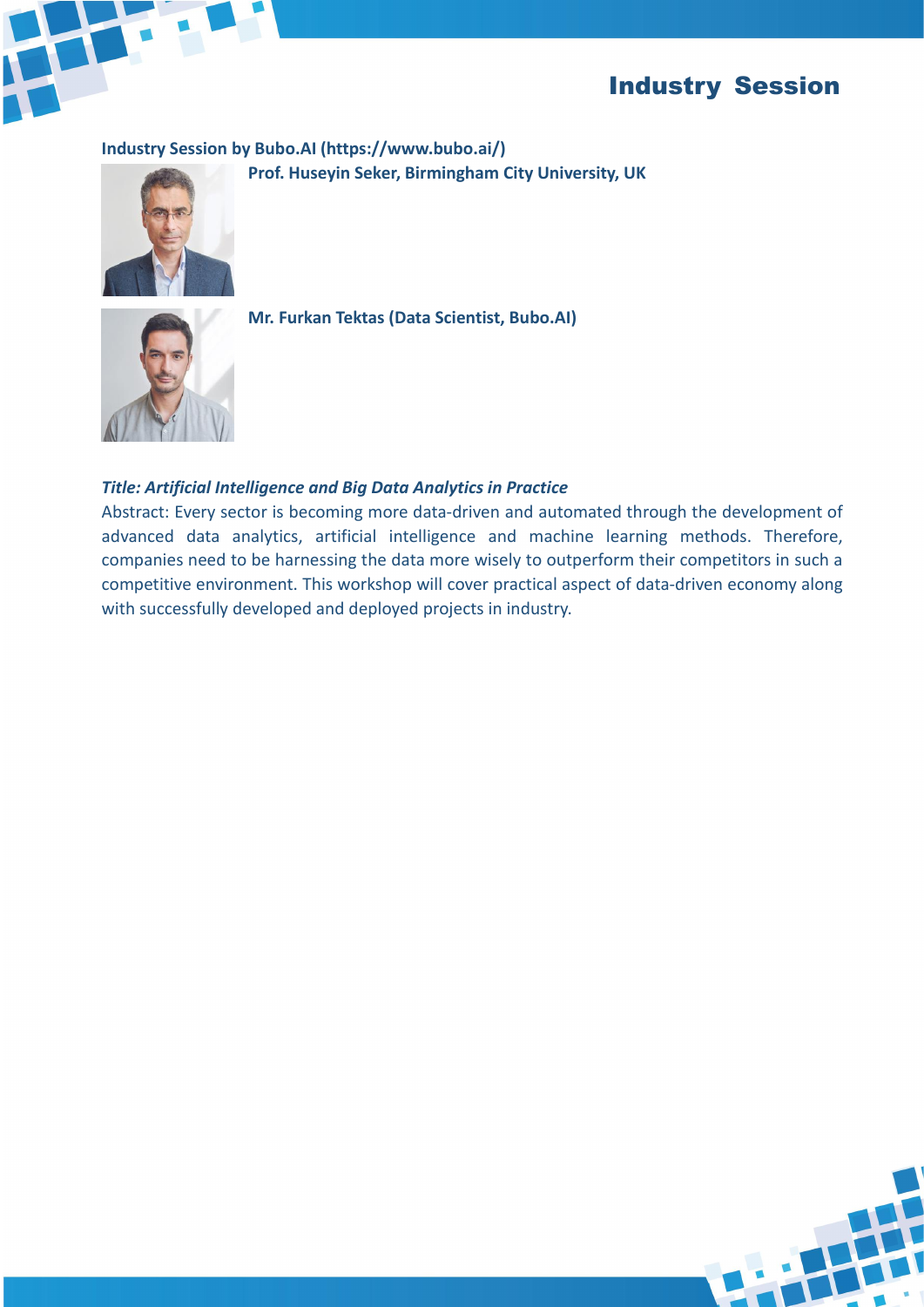#### **Session 1--Big Data Science and Application**

H

9:30-11:00, Nov. 22 | Meeting ID: 981 8921 3804

|                  | Chair: Prof. Alessio Faccia, De Montfort University Dubai - University College London Centre for |
|------------------|--------------------------------------------------------------------------------------------------|
|                  | Blockchain Technology, United Arab Emirates                                                      |
| <b>SD21-201E</b> | Research on Project Cooperation Prediction based on Metapath2vec                                 |
|                  | Xiaojun Zhou, Yulin Yang                                                                         |
| 9:30-9:45        | University of Chinese Academy of Sciences, China                                                 |
| <b>SD21-202E</b> | Big Data: Finding Frequencies of Faulty Multimedia Data                                          |
|                  | Hemn Barzan Abdalla, Nasser Mustafa, Baha Ihnaini                                                |
| 9:45-10:00       | Wenzhou-Kean University, China                                                                   |
| <b>SD21-203</b>  | Research on Real-time Data Warehouse Technology for Sea Battlefield                              |
|                  | Xian Zeng, Minglei Han, Ning Li, Peng Liu                                                        |
| 10:00-10:15      | China Ship Research and Development Academy, China                                               |
|                  | Financial Big Data Security and Privacy in X-Accounting. A Step Further to                       |
| <b>SD21-207</b>  | <b>Implement the Triple-Entry Accounting</b>                                                     |
| 10:15-10:30      | Alessio Faccia, Nedal Sawan, Ahmed Eltweri, Zeenat Beebeejaun                                    |
|                  | De Montfort University Dubai, United Arab Emirates                                               |
| <b>SD21-203E</b> | Big Data Applications in Supply Chain Management: SCOPUS Based Review                            |
|                  | <b>Baha M. Mohsen</b>                                                                            |
| 10:30-10:45      | Wayne State University, United States                                                            |
|                  | Business Planning and Big Data, Budget Modelling Upgrade Through Data                            |
| <b>SD21-208</b>  | <b>Science</b>                                                                                   |
| 10:45-11:00      | <b>Alessio Faccia, Vishal Pandey</b>                                                             |
|                  | De Montfort University Dubai, United Arab Emirates                                               |
|                  |                                                                                                  |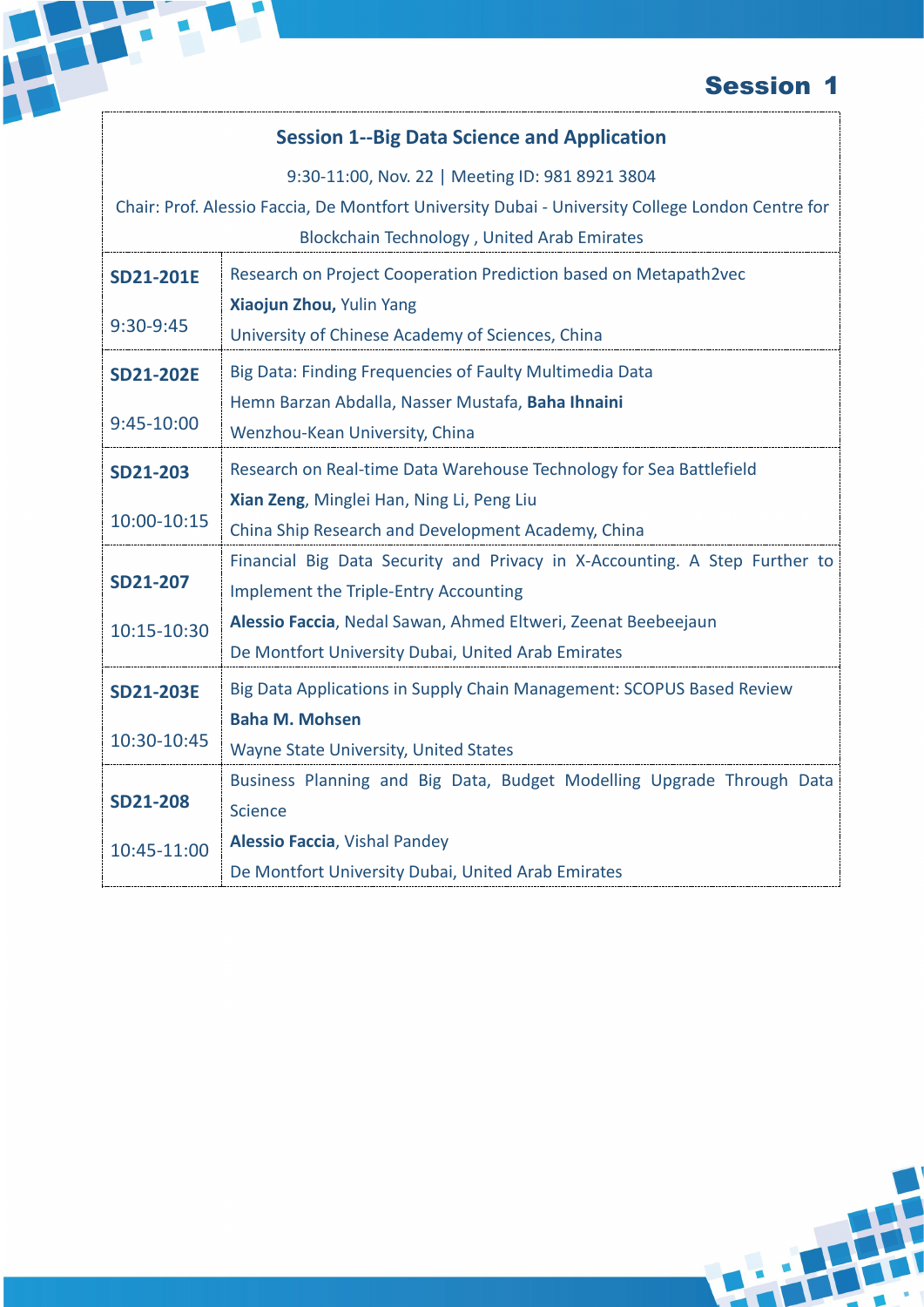#### **Session 2--Mathematical Model and Calculation**

H

|                  | 9:30-11:00, Nov. 22   Meeting ID: 864 2146 0816                           |
|------------------|---------------------------------------------------------------------------|
|                  | Chair: Prof. Qimin Hu, JiangXi Normal University, China                   |
|                  | Predicting the Total Population Development of China Based on Logistic    |
| <b>SD21-205</b>  | Blocking Growth Model and Improved Grey GM (1,1) Prediction Model         |
| 9:30-9:45        | Shuangfei Li                                                              |
|                  | Northwest University, China                                               |
|                  | Regional Flood Risk Grading Assessment and Application Based on Uncertain |
| <b>SD21-206</b>  | <b>EW-AHPSort II Method</b>                                               |
| 9:45-10:00       | Jiali Kang, Yijun Zhang, Yuxin Guo, Xiaonan Liu, Yuntian Bai, Yan Tu      |
|                  | Wuhan University of Technology, China                                     |
| <b>SD21-406</b>  | Learning Knowledge Uncertainty from the Pretrained Language Model         |
|                  | Shihan Yang, Rui Tang                                                     |
| 10:00-10:15      | Kunming University of Science and Technology, China                       |
|                  | Dual-channel BERT-DBLCA based on Attention Mechanism for News Category    |
| SD21-407         | <b>Label Classifification Model</b>                                       |
| 10:15-10:30      | Xuchao Ma, Shuang Zheng, Quanmin Wang                                     |
|                  | Beijing University of Technology, China                                   |
| SD21-409         | Research on the Influence of Gambling Culture on Investment Decisions     |
|                  | Yuling Qian, Yingkai Tang, Han Chen                                       |
| 10:30-10:45      | Sichuan University, China                                                 |
| <b>SD21-409E</b> | Research on the Development of Key Technologies of Tactical Edge Cloud    |
|                  | Sicong Yu, Huiji Zheng, Yang Fan, Caihong Ma                              |
| 10:45-11:00      | Engineering University of PAP, China                                      |
|                  |                                                                           |

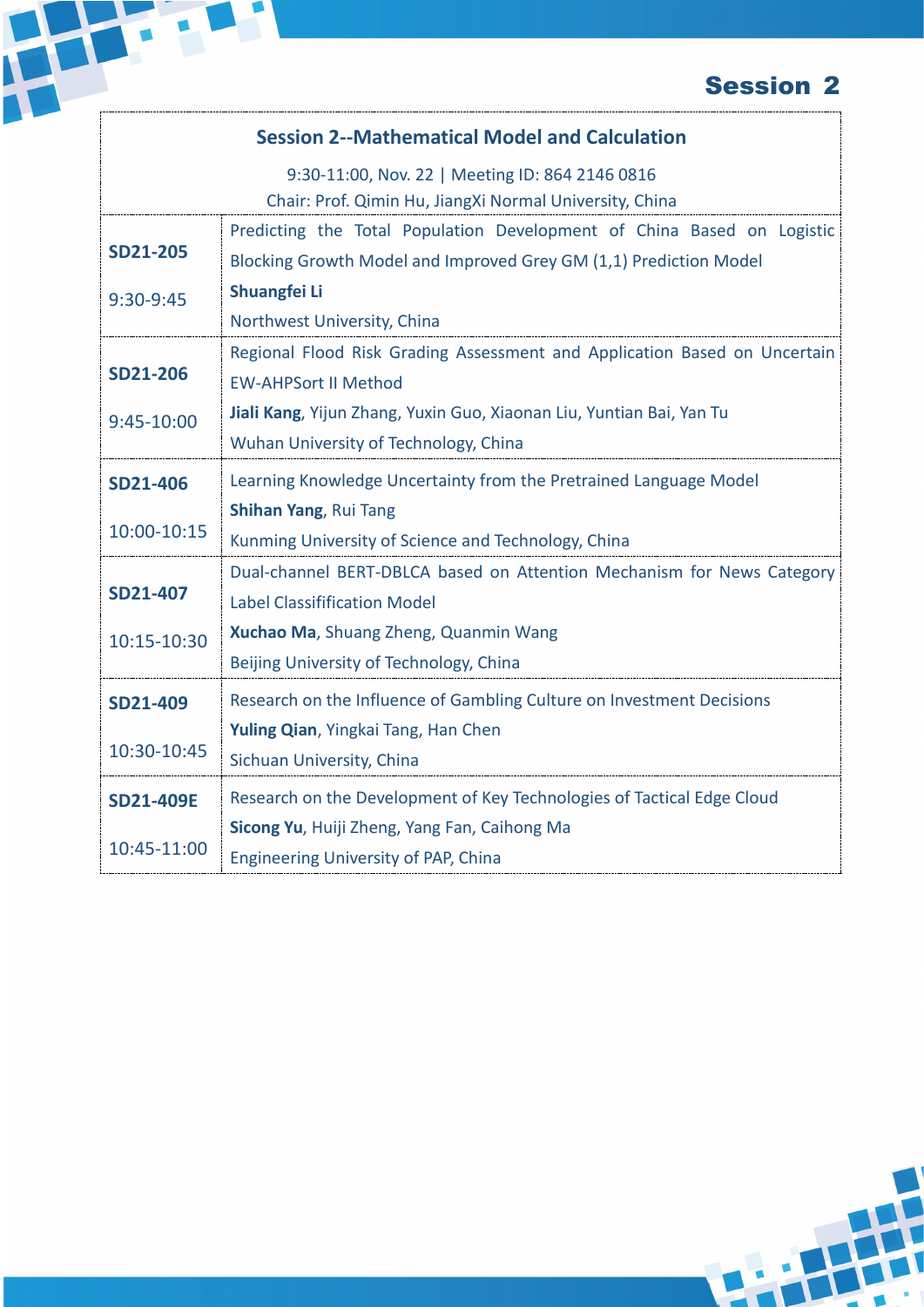|              | <b>Session 3--Modern Education and Intelligent Teaching</b>                    |
|--------------|--------------------------------------------------------------------------------|
|              | 9:30-11:00, Nov. 22   Meeting ID: 921 8760 9105                                |
|              | Chair: Prof. Yuxia Sun, Jinan University, China                                |
|              | Predictive Modeling and Simulation to Identify the Prenatal, Natal, and        |
| A1023        | Postnatal Risk Factors of Autism Spectrum Disorder: A Case Study from the      |
|              | Philippines                                                                    |
| 9:30-9:45    | Jefferson A. Costales, Madhavi Devaraj                                         |
|              | <b>Mapua University, Philippines</b>                                           |
|              | Analysis on the Human Development Path of Vocational Education in the Era of   |
| A2005        | <b>Artificial Intelligence</b>                                                 |
| 9:45-10:00   | <b>Jing Mou</b>                                                                |
|              | Chengdu industry and Trade College, China                                      |
|              | Analysis of the Difficulties When Applying Positive Teaching Methods in Credit |
| A2006        | Training at Public Universities in Vietnam                                     |
| 10:00-10:15  | Huong Thi Thu Dao, Thanh Hoang                                                 |
|              | FPT University - FPT Polytechnic, Vietnam                                      |
|              | Exploration and Practice of Hierarchical Graduation Project under the          |
|              | Background of Science Collaborative Education and Engineering Education        |
| A2019        | Accreditation                                                                  |
| 10:15-10:30  | Lilan Gao, Yansong Tan, Yanfang Sun, Linwei Lv, Bin Li, Junqi Gao, Xiaofei     |
|              | Wang, Yijiao Zhao                                                              |
|              | Tianjin University of Technology, China                                        |
|              | Comparison of Tree-based Feature Selection Algorithms on Biological Omics      |
| A2020        | <b>Dataset</b>                                                                 |
| 10:30-10:45  | Zheng Liu, Jiayuan Song                                                        |
|              | Tongji University, China; University of Bologna, Italy                         |
|              | IoT based Attendance Management System (AMS) with Smartwatches'                |
| <b>S1017</b> | Compatibility                                                                  |
| 10:45-11:00  | Shroog Alsenan, Deem Aljameel, Sara Alsinan, Dalal Al-Abdulaziz                |
|              | Prince Sultan University, Saudi Arabia                                         |

H

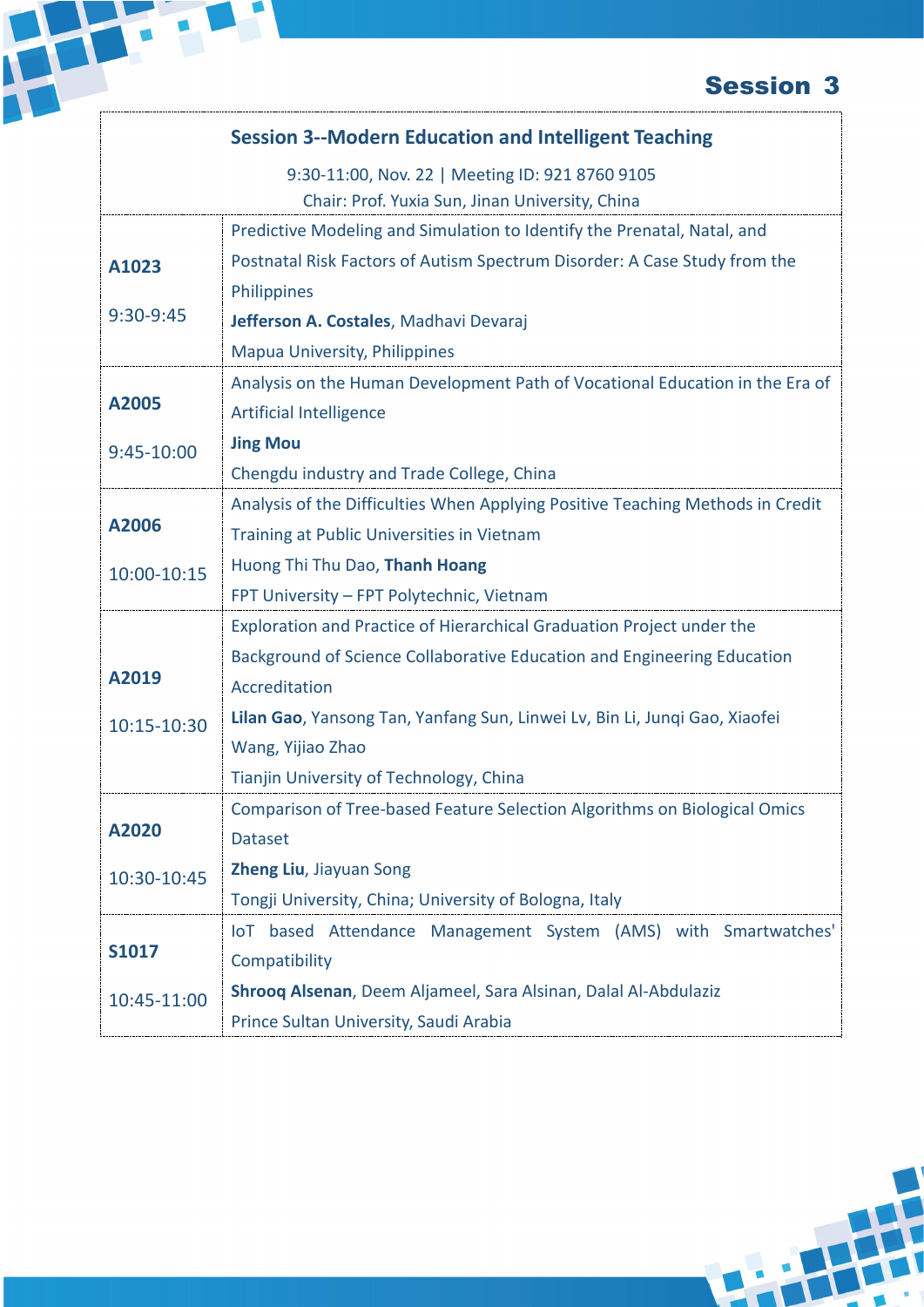|                 | <b>Session 4--Machine Learning and Neural Network Algorithms</b>             |
|-----------------|------------------------------------------------------------------------------|
|                 | 13:30-16:15, Nov. 22   Meeting ID: 981 8921 3804                             |
|                 | Chair: Prof. John Paul Q. Tomas, Mapua University, Philippines               |
|                 | Research on Method of Undesirable Text Recognition based on Deep Learning    |
| <b>SD21-202</b> | and Knowledge Graph                                                          |
|                 | <b>Lijuan Liu</b>                                                            |
| 13:30-13:45     | Computer Network Emergency Response Technical Team/Coordination Center       |
|                 | of China, China                                                              |
|                 | A Deep Feedforward Neural Network and Shallow Architectures Effectiveness    |
|                 | <b>Comparison: Flight Delays Classification Perspective</b>                  |
| A1001           | Desmond Bala Bisandu, Mohammed Salih Homaid, Irene Moulitsas, Filippone      |
| 13:45-14:00     | Salvatore                                                                    |
|                 | Cranfield University, UK / Machine Learning and Data Analytics Laboratory,   |
|                 | Digital Aviation Research and Technology Centre (DARTeC)                     |
|                 | Deep Learning-based EEG Detection of Mental Alertness States from Drivers    |
| A1006           | under Ethical Aspects                                                        |
|                 | Tihomir Rohlinger, Le Ping Peng, Tobias Gerlach, Paul Pasler, Bo Zhang, Ralf |
| 14:00-14:15     | Seepold, Natividad Martinez Madrid, Matthias Rätsch                          |
|                 | University Reutlingen TEC, Germany                                           |
|                 | On Large-Batch Training of Residual Networks with SignSGD                    |
| A1010           | Alex Xavier, Dumindu Tissera, Rukshan Wijesinghe, Kasun Vithanage, Ranga     |
| 14:15-14:30     | Rodrigo, Subha Fernando, Sanath Jayasena                                     |
|                 | University of Moratuwa, Sri Lanka                                            |
| A1018           | Deep Learning-Based Detection for Traffic Control                            |
|                 | <b>Yiou Yang</b>                                                             |
| 14:30-14:45     | University of Southern California, US                                        |
|                 |                                                                              |
| A1022           | AdaFed: Performance-based Adaptive Federated Learning                        |
|                 | Alessandro Giuseppi, Lucrezia Della Torre, Danilo Menegatti, Antonio         |
| 14:45-15:00     | Pietrabissa                                                                  |
|                 | Sapienza, University of Rome, Italy                                          |
| <b>S1002</b>    | Developing an Adaptive AI Agent using Supervised and Reinforcement Learning  |
|                 | with Monte Carlo Tree Search                                                 |
| 15:00-15:15     | John Paul Q. Tomas, Nathanael Jhonn Aguas, Angela De Villa, Jasmine Rose Lim |
|                 | <b>Mapua University, Philippines</b>                                         |
| <b>S1011</b>    | Detecting Gravitational Waves Using Constant-Q Transform and Convolutional   |
|                 | <b>Neural Networks</b>                                                       |
| 15:15-15:30     | <b>Dingyun Zhang</b>                                                         |
|                 | University of Science and Technology of China, China                         |

H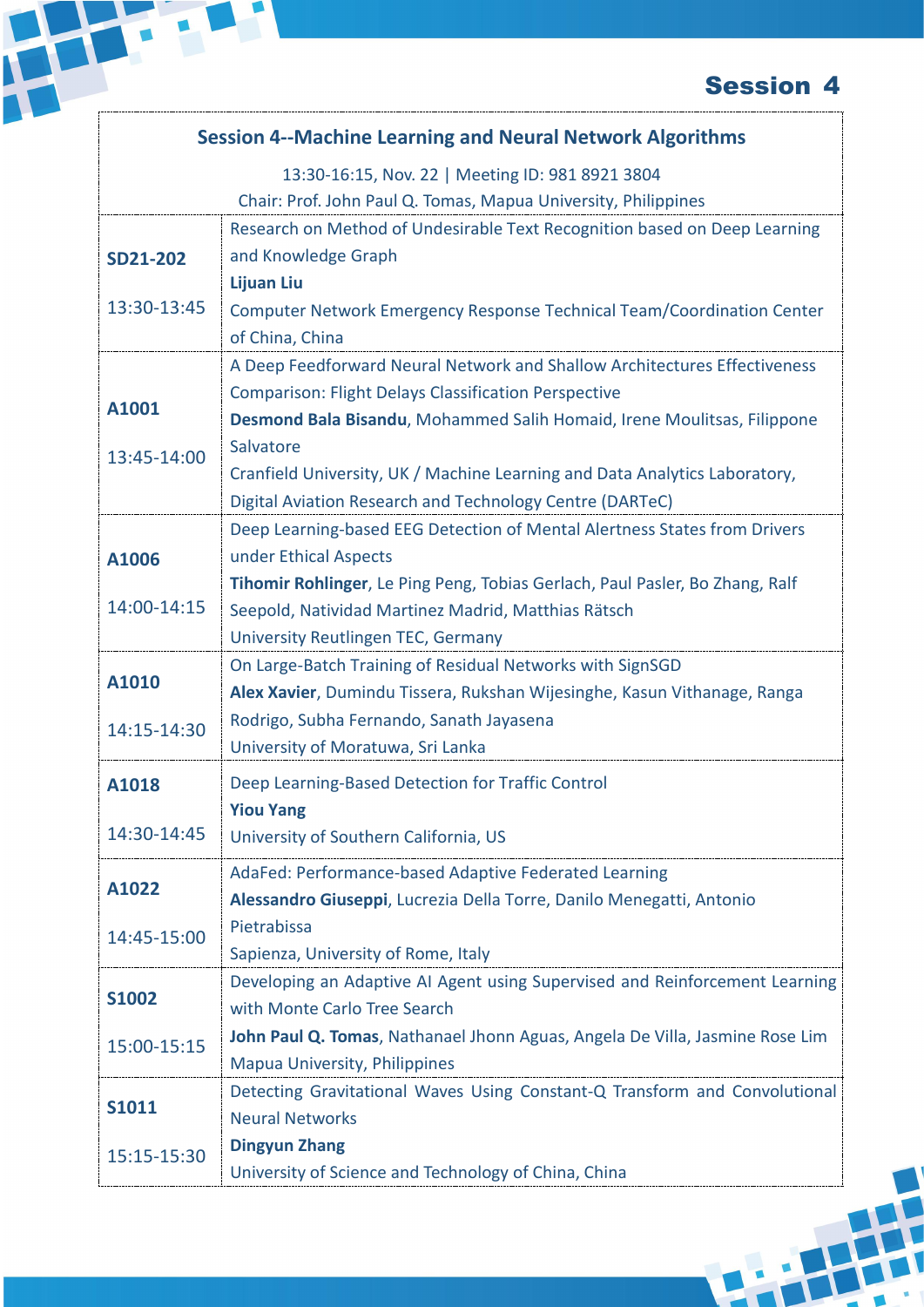

|              | <b>Session 4</b>                                                       |
|--------------|------------------------------------------------------------------------|
|              | A Meta-Method for Portfolio Management Using Machine Learning for      |
| <b>S1013</b> | <b>Adaptive Strategy Selection</b>                                     |
| 15:30-15:45  | Damian Kisiel, Denise Gorse                                            |
|              | University College London (UCL), UK                                    |
|              | Veritas: A Sign Language-To-Text Translator Using Machine Learning and |
| <b>S2007</b> | <b>Computer Vision</b>                                                 |
| 15:45-16:00  | Shaun Njazi, Sokchoo Ng                                                |
|              | International University of Malaya-Wales, Malaysia                     |
| S2011        | Crafting ASR and Conversational Models for an Agriculture Chatbot      |
|              | Abbott Po Shun Chen, C. W. Liu                                         |
| 16:00-16:15  |                                                                        |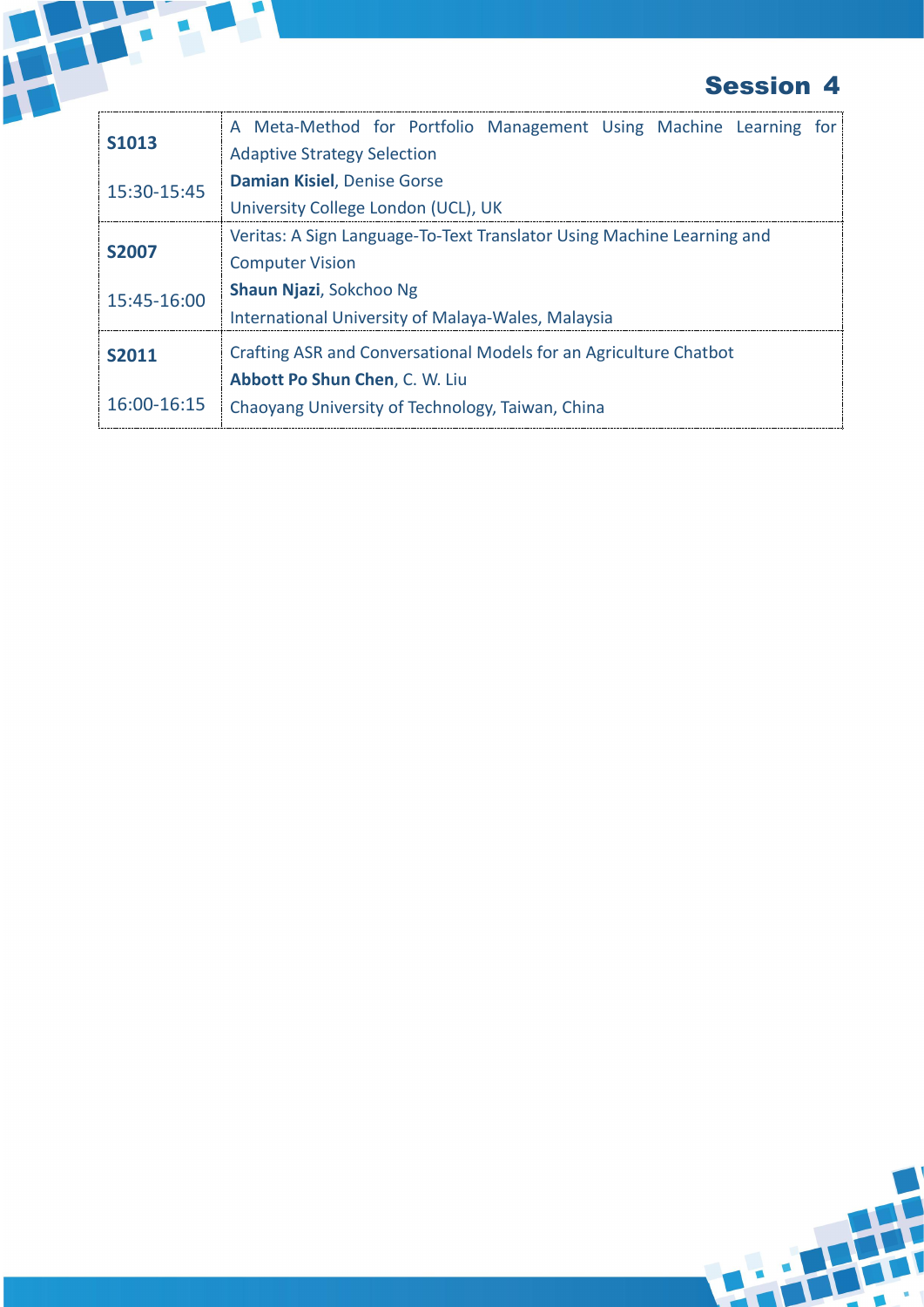|              | <b>Session 5--Computer Science and Data Computing</b>                                |
|--------------|--------------------------------------------------------------------------------------|
|              | 13:30-16:15, Nov. 22   Meeting ID: 864 2146 0816                                     |
|              | Chair: Prof. Nguyen Cong-Phuong, Hanoi University of Science and Technology, Vietnam |
|              | Analysing the Sentiment of Air-Traveller: A Comparative Analysis                     |
| A1002        | Mohammed Salih Homaid, Desmond Bala Bisandu, Irene Moulitsas, Karl                   |
|              | <b>Jenkins</b>                                                                       |
| 13:30-13:45  | Cranfield University, UK / Machine Learning and Data Analytics Laboratory,           |
|              | Digital Aviation Research and Technology Centre (DARTeC)                             |
|              | A Simple and Effective Sound-based Five-Class Classifier for Induction Motor         |
| A1003        | Overload                                                                             |
| 13:45-14:00  | <b>Nguyen Cong-Phuong</b>                                                            |
|              | Hanoi University of Science and Technology, Vietnam                                  |
| A1007        | Dynamic Guarantee Network Model and Risk Spill-over Effect                           |
|              | Ziyan Zhu, Xiaoxing Liu, Obaid Ur Rehman, Chenyi Wang                                |
| 14:00-14:15  | Southeast University, China                                                          |
|              | Prediction and Sensitivity Analysis of Shear Strength of Reinforced Concrete         |
| A1009        | Beams with Deformed Hook Steel Fiber using Backpropagation Neural Network            |
|              | coupled with Garson's Algorithm                                                      |
| 14:15-14:30  | Claire M. Garduce, Dante L. Silva, Kevin Lawrence M. de Jesus                        |
|              | <b>Mapua University, Philippines</b>                                                 |
| A1017        | <b>Towards Quantification of Explainability Algorithms</b>                           |
|              | Pratyush Rokade, BKSP Kumar Raju Alluri                                              |
| 14:30-14:45  | VIT-AP University, India                                                             |
|              | The Lawyer's Trust in the Risk Assessment System: Perceptions, Attitudes, and        |
| A1501-A      | <b>Practices of Use</b>                                                              |
| 14:45-15:00  | <b>Anastasia Gracheva</b>                                                            |
|              | Saint Petersburg State University, Russia                                            |
| <b>S2003</b> | Manifold Learning Projection Quality Quantitative Evaluation                         |
|              | Vladislav Belov, Radek Mařík                                                         |
| 15:00-15:15  | Czech Technical University in Prague, Czech Republic                                 |
|              | Dynamic Weighted Majority based on Over-sampling for Imbalanced Data                 |
| <b>S2005</b> | <b>Streams</b>                                                                       |
| 15:15-15:30  | Du Hongle, Thelma Palaoag                                                            |
|              | University of the Cordilleras, Baguio City, Philippines                              |

H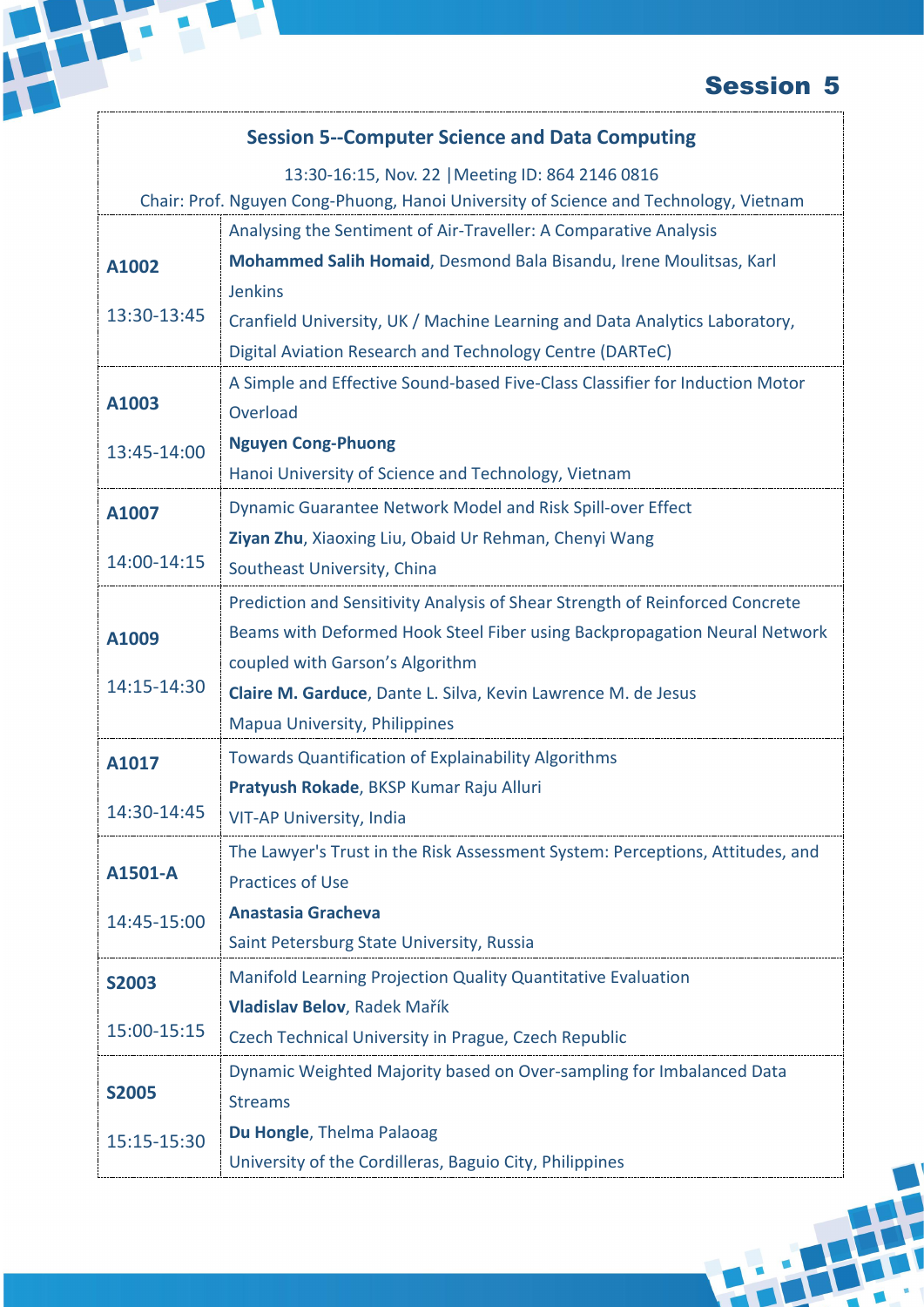

|               | Development of Informed Rapidly-Exploring Random Tree Focused on Memory  |  |
|---------------|--------------------------------------------------------------------------|--|
| <b>S501</b>   | <b>Efficient Path Planning</b>                                           |  |
| 15:30-15:45   | Zhanhao Le, Fanyi Tang, Pengyu Wang                                      |  |
|               | Wuhan Textile University, China                                          |  |
|               | Stochastic Neural Variational Learning of Noisy-OR Bayesian Networks for |  |
| A1035         | <b>Images</b>                                                            |  |
| 15:45-16:00   | Takashi Sano, Yuuji Ichisugi                                             |  |
|               | <b>Toyo University, Japan</b>                                            |  |
|               | Development of A Modular Sandwich Panel Wall System - Modelling and      |  |
| <b>VA1002</b> | <b>Numerical Simulations</b>                                             |  |
| 15:45-16:15   | S Ferreir, G Vela, M Morais, V Costa                                     |  |
|               | University of Aveiro, Portugal                                           |  |

H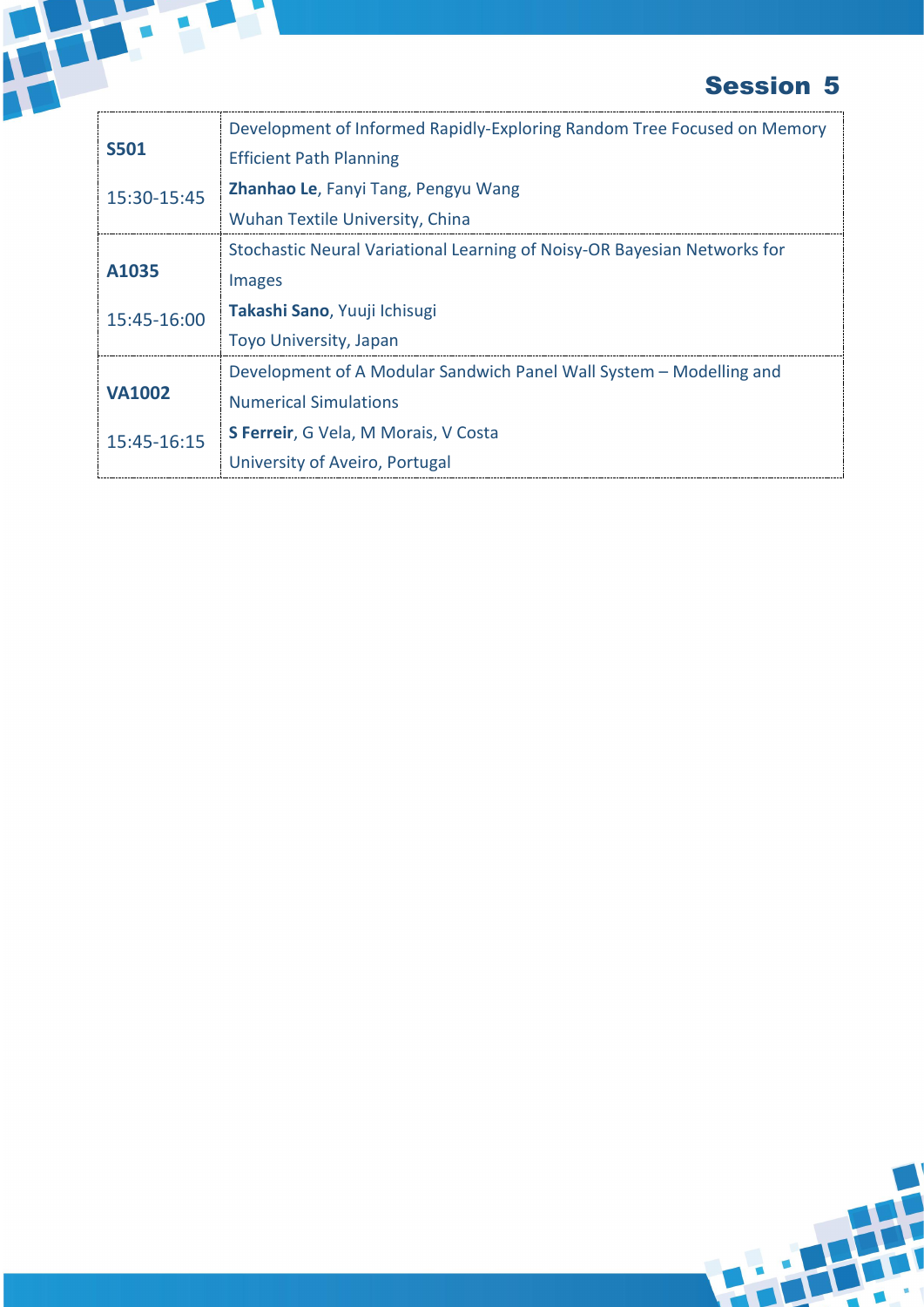|              | <b>Session 6--Intelligent System and Information Management</b>                 |
|--------------|---------------------------------------------------------------------------------|
|              | 13:30-16:00, Nov. 22   Meeting ID: 921 8760 9105                                |
|              | Chair: Prof. Mattias Wahde, Chalmers University of Technology, Sweden           |
|              | A Study on Applying Decentralized Constraint Optimization to Mobile Sensor      |
| A1019        | <b>Teams with Range Sensors</b>                                                 |
| 13:30-13:45  | <b>Toshihiro Matsui</b>                                                         |
|              | Nagoya Institute of Technology, Japan                                           |
|              | Design of A Semi-automatic System that Projects UV-C Rays for the Sterilization |
| A1020        | of Household Pantry Products                                                    |
|              | Helder Alexis Mayta Leon, Jean Pierre Arce Misajel, Sario Angel Chamorro        |
| 13:45-14:00  | Quijano, Frank William Zarate Peña                                              |
|              | Universidad Continental, Peru                                                   |
|              | iMobilAkou: The Role of Machine Listening to Detect Vehicle using Sound         |
| A1021        | <b>Acoustics</b>                                                                |
| 14:00-14:15  | Muddsair Sharif, Mayur Hotwani, Huseyin Seker, Gero Lückemeyer                  |
|              | University of Applied Sciences, Germany                                         |
|              | Applying Reinforcement Learning for Improving Production Scheduling in Smart    |
| A1026-A      | <b>Factories</b>                                                                |
| 14:15-14:30  | <b>Leon Vogel</b>                                                               |
|              | University of Applied Sciences Bielefeld, Germany                               |
|              | An interactive System to Improve Cognitive Abilities Using Electromyography     |
|              | <b>Signals</b>                                                                  |
| A2001        | Xavier Aguas, Ángel Leonardo Valdivieso Caraguay, Lorena Isabel Barona López,   |
| 14:30-14:45  | Rubén Nogales, Jaime Guilcapi, Freddy Guilcapi, Freddy Benalcázar, Marco        |
|              | <b>Enrique Benalcázar Palacios</b>                                              |
|              | Escuela Politécnica Nacional (EPN), Ecuador                                     |
| <b>S1004</b> | Proposals for Addressing Research Gaps at the Intersection of Data Analytics    |
|              | and Supply Chain Management                                                     |
| 14:45-15:00  | Chibuzor Udokwu, Patrick Brandtner, Farzaneh Darbanian, Taha Falatouri          |
|              | University of Applied Sciences, Austria                                         |
|              | GAAINet: A Generative Adversarial Artificial Immune Network Model for           |
| <b>S1007</b> | Intrusion Detection in Industrial IoT Systems                                   |
| 15:00-15:15  | Siphesihle Philezwini Sithungu, Elizabeth Marie Ehlers                          |
|              | University of Johannesburg, South Africa                                        |
|              |                                                                                 |

中

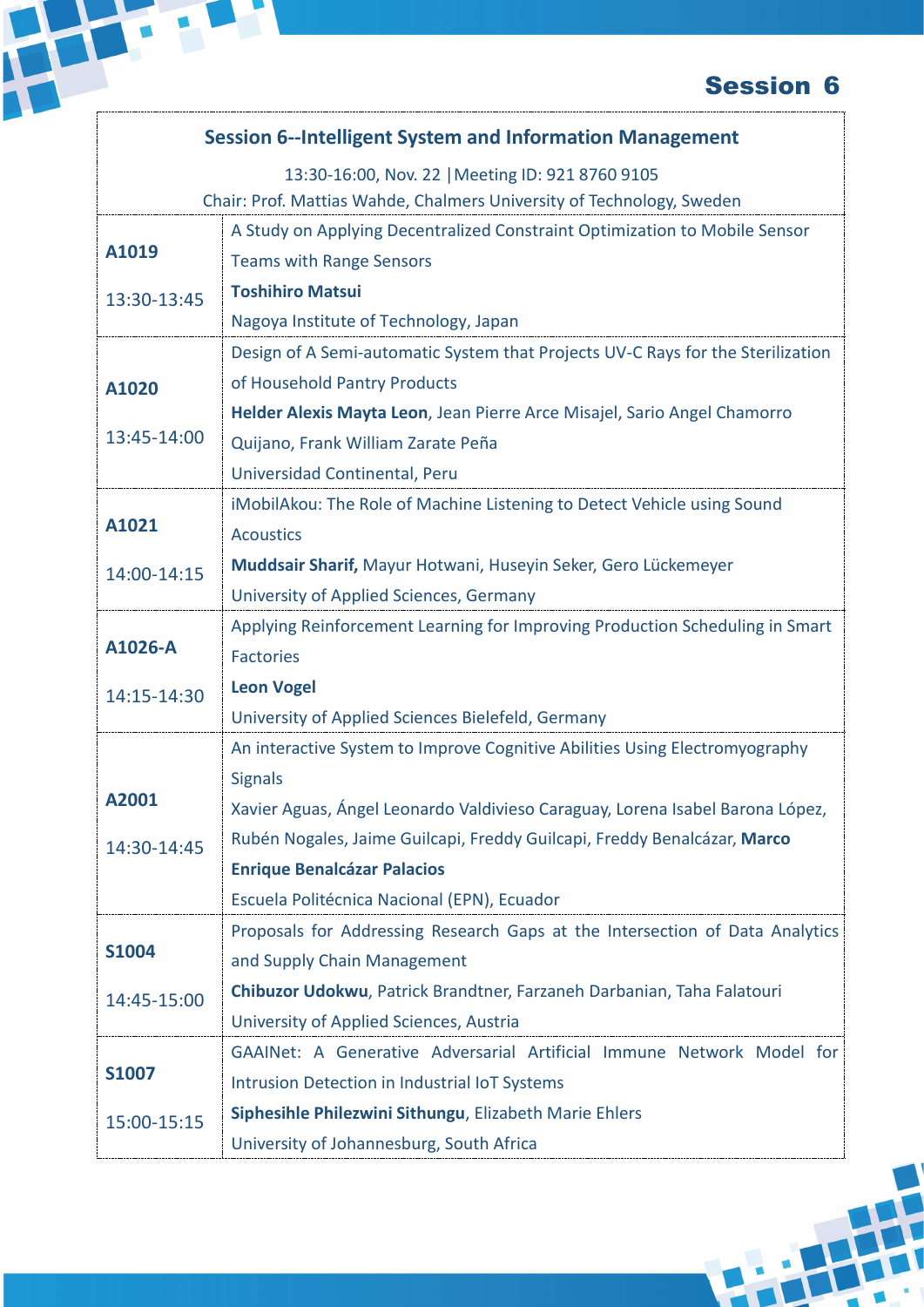

|              | <b>Session 6</b>                                                           |
|--------------|----------------------------------------------------------------------------|
| <b>S1016</b> | AI based Supervision System for Pandemic Management                        |
|              | Krisha Bhambani, Tanmay Jain, Kavita A Sultanpure                          |
| 15:15-15:30  | Pune Institute of Computer Technology, India                               |
| <b>S2006</b> | The Five Is: Key Principles for Interpretable and Safe Conversational AI   |
|              | <b>Mattias Wahde, Marco Virgolin</b>                                       |
| 15:30-15:45  | <b>Chalmers University of Technology, Sweden</b>                           |
|              | WikiFish: Mobile App for Fish Species Recognition Using Deep Convolutional |
| <b>TD05</b>  | <b>Neural Networks</b>                                                     |
| 15:45-16:00  | <b>Kholoud Elbatsh</b>                                                     |
|              | Gaza University, Palestine                                                 |

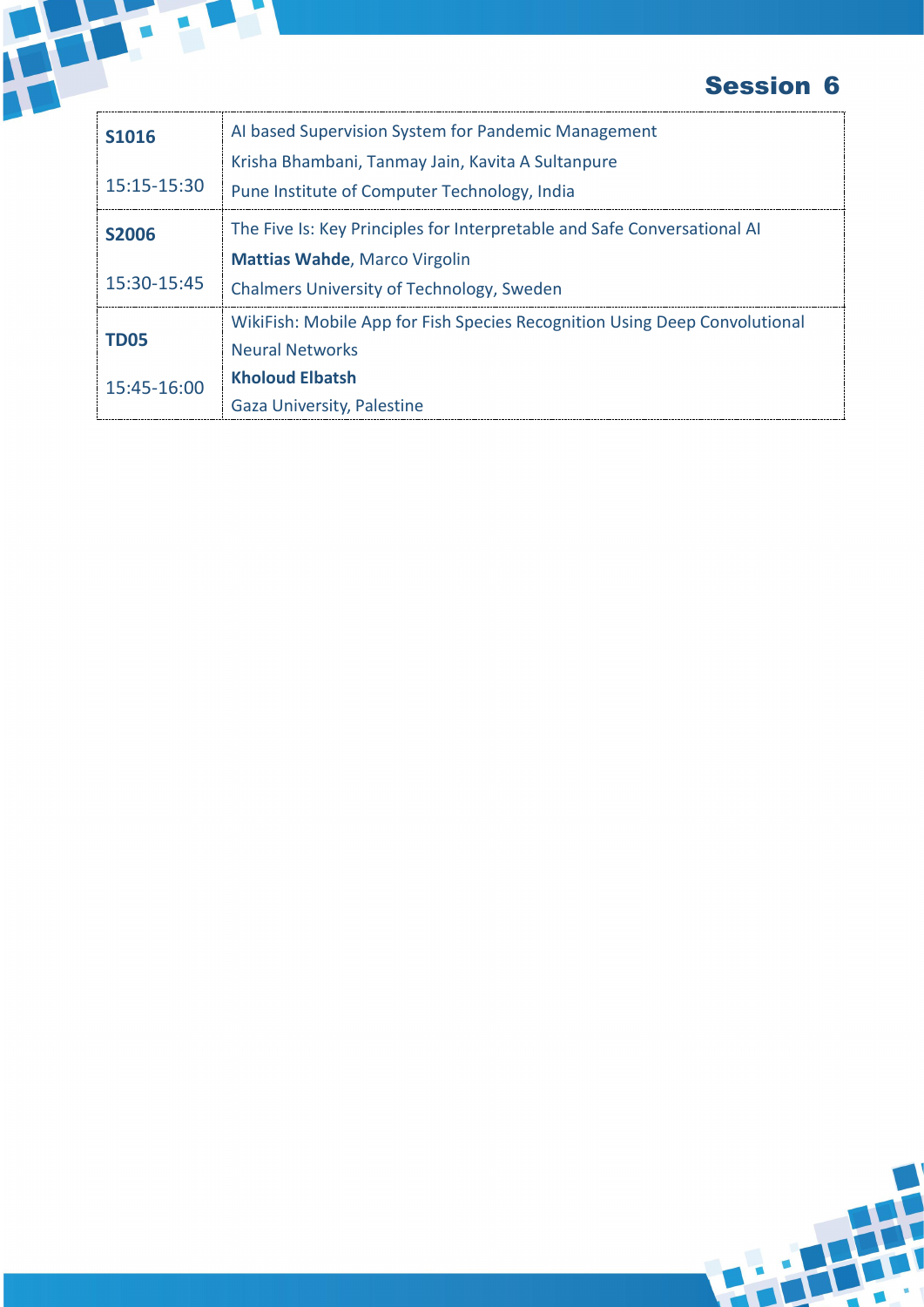### **Session 7--Computer and Information Management**

|                  | 16:30-18:15, Nov. 22   Meeting ID: 981 8921 3804                              |
|------------------|-------------------------------------------------------------------------------|
|                  | Chair: Prof. Shihan Yang, Kunming University of Science and Technology, China |
|                  | The Corporate Governance Performance of Taiwan's Legal Entity Directors and   |
| <b>SD21-204</b>  | <b>Supervisors for Fat Cat Enterprises</b>                                    |
| 16:30-16:45      | Kote Liu, Yungyu Shin, Minghua Yu                                             |
|                  | <b>Guangdong Business Technology University, China</b>                        |
|                  | Design and Research of IoT Management Architecture for Power Grid             |
| <b>SD21-204E</b> | <b>Enterprises Based on Digital Transformation</b>                            |
|                  | Ji Wu, Ming Zhou, Min Xu, Jin Zhang, Yue Wu, Weiwei Zha                       |
| 16:45-17:00      | State Grid Anhui Electric Power Co., LTD. Information communication Branch,   |
|                  | China                                                                         |
| SD21-401         | One-shot Learning of Fusion Model in Patient Identity Recognition in ICU Ward |
|                  | Yiming Wu, Gehao Lu, Yaling Luo, Fei Wang                                     |
| 17:00-17:15      | Yunnan University, China                                                      |
| <b>SD21-402</b>  | Comprehensive Design and Evaluation System of Flight Test Mission Based On    |
|                  | <b>Test Point</b>                                                             |
| 17:15-17:30      | Lulu Liu, Zengqiang Hui                                                       |
|                  | Chinese Flight Test Establishment, China                                      |
|                  | Terahertz Image Super-Resolution Reconstruction based on Complex              |
| <b>SD21-403</b>  | Deconvolution Algorithm with Different Criteria                               |
| 17:30-17:45      | Ying Wang, Feng Qi, Jinkuan Wang                                              |
|                  | Northeastern University, China                                                |
|                  | Research on Motion State Recognition of Random Forest based on Bayesian       |
| <b>SD21-405</b>  | Optimization                                                                  |
| 17:45-18:00      | Fang Kun, Guo Ruohan, Chen Guanghui, Du Mingming                              |
|                  | Henan Branch of National Computer Network and Information Security            |
|                  | Management Center, China                                                      |
| <b>TD02</b>      | Is It Possible To Distinguish COVID-19 cases and Influenza With Wearable      |
|                  | Devices? Analysis With Machine Learning                                       |
| 18:00-18:15      | Justyna Skibińska                                                             |
|                  | Brno University of Technology, Czech Republic                                 |
|                  |                                                                               |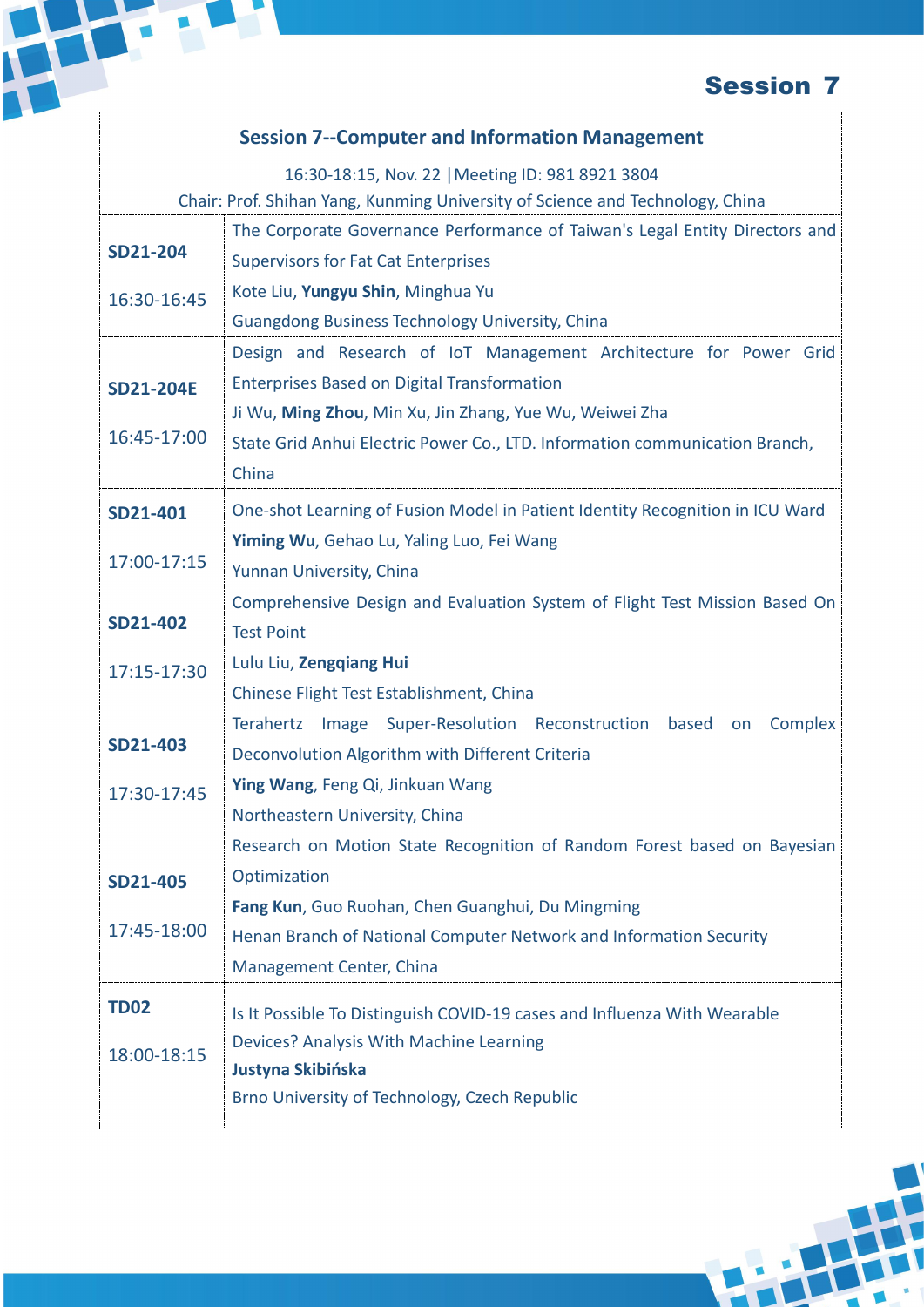#### **Session 8--Learning Mode and Method**

H

16:30-18:15, Nov. 22 | Meeting ID: 864 2146 0816

Chair: Prof. Gridaphat Sriharee, King Mongkut's University of Technology North Bangkok,

|             | <b>Thailand</b>                                                                |
|-------------|--------------------------------------------------------------------------------|
| A2002       | Difficulties When Implementing Blended E-learning in Credit Training at Public |
|             | <b>Universities in Vietnam</b>                                                 |
| 16:30-16:45 | Huong Dao Thi Thu, Thanh Hoang                                                 |
|             | FPT University - FPT Polytechnic, Vietnam                                      |
|             | Is Online Learning Method Better than Traditional Method in Customer           |
| A2003       | <b>Psychology Course Regarding Academic Results?</b>                           |
| 16:45-17:00 | Thu Thi Kim Le                                                                 |
|             | FPT University - FPT Polytechnic, Vietnam                                      |
|             | Is Synchronous E-learning Implementation in Public Universities a good idea    |
| A2004       | during the pandemic of the COVID-19 in Vietnam?                                |
| 17:00-17:15 | Anh Thi Van Pham, Nam Van Kieu                                                 |
|             | FPT University - FPT Polytechnic, Vietnam                                      |
|             | Factors Affecting Student Engagement in Online Learning during Covid-19: A     |
| A2010       | Case Study of Students' Perceptions                                            |
| 17:15-17:30 | Anh Thi Van Pham, Nam Van Kieu, Thao Thi Thu Vu                                |
|             | FPT University - FPT Polytechnic, Vietnam                                      |
| A2011       | Applying Exploratory Search for Self-Paced Learning using Tagging              |
|             | <b>Gridaphat Sriharee</b>                                                      |
| 17:30-17:45 | King Mongkut's University of Technology North Bangkok, Thailand                |
| A2012       | The Implementation of Project-based Learning Approach in Technical Courses:    |
|             | An Investigation into Students' Perceptions                                    |
| 17:45-18:00 | Anh Thi Van Pham, Thien Huu Tran                                               |
|             | FPT University - FPT Polytechnic, Vietnam                                      |
| A2013       | Data Mining for Discovering Cognitive Models of Learning                       |
|             | Jinjin Zhao, Candace Thille, Dawn Zimmaro                                      |
| 18:00-18:15 | Amazon, US                                                                     |
|             |                                                                                |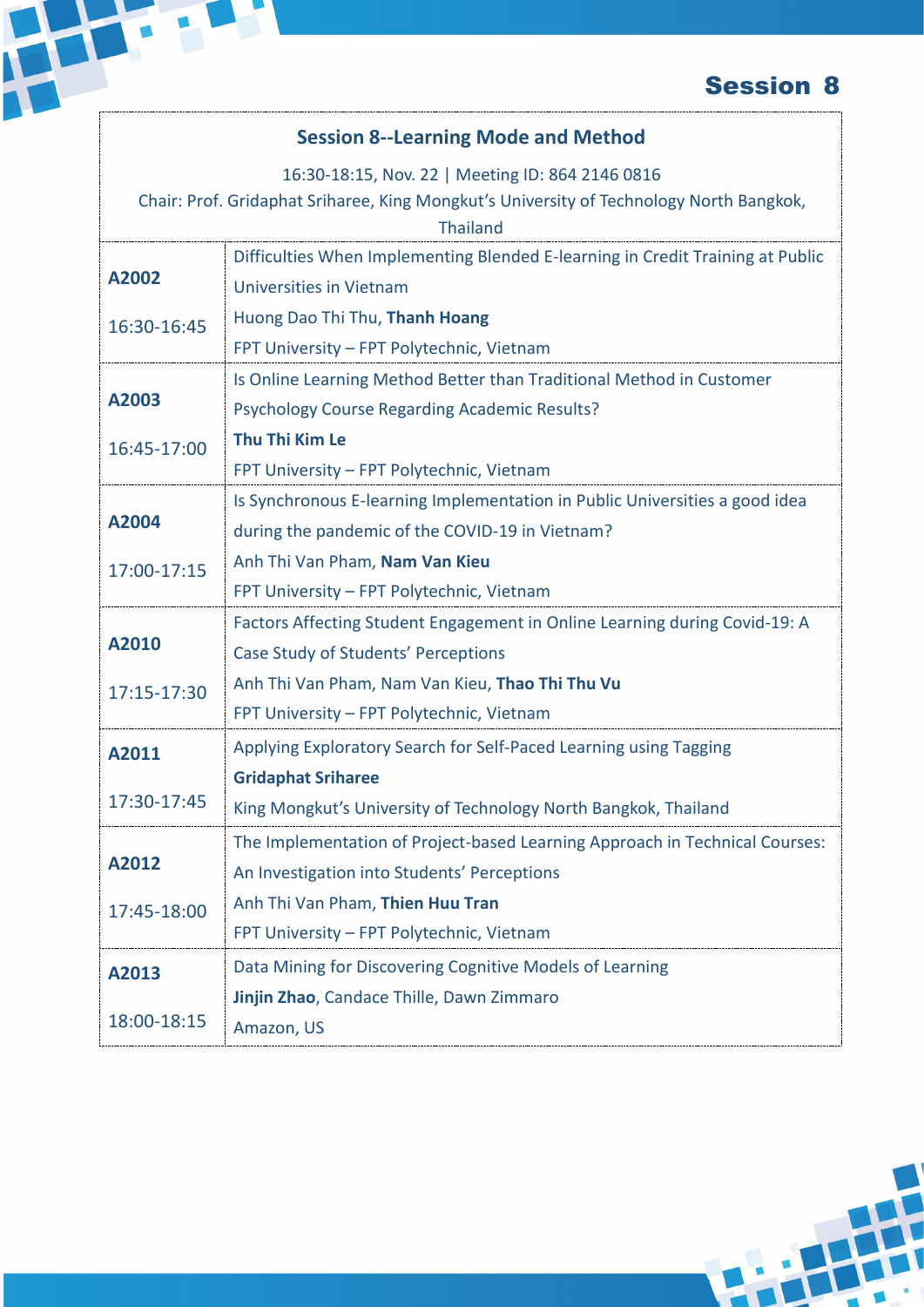| 16:30-18:30, Nov. 22   Meeting ID: 921 8760 9105<br>Chair: Prof. Elizabeth Marie Ehlers, University of Johannesburg, South Africa<br>Efficient Fruit and Vegetable Classification and Counting for Retail Applications<br>A1024<br><b>Using Deep Learning</b><br>Kirill Bogomasov, Stefan Conrad<br>16:30-16:45<br>Heinrich Heine University, Germany<br>ACU-Net: Adaptive Context Network Based on U-Net for Retinal Vessel<br>Segmentation<br><b>Ye Yuan</b><br>16:45-17:00<br>Imperial College London, UK<br>Vietnamese Students' Perspectives towards Using Graphic Organizers on<br><b>Reading Comprehension Skills</b><br>Le Ha Van<br>17:00-17:15<br>FPT University, Vietnam<br>Vehicle Detection and Speed Estimation Implemented through Euclidean<br>Algorithm<br>John Paul Q. Tomas, Angelo Jesus De Rosas, Christian Lumugdang, Jose Danielle<br>Pantoja<br><b>Mapua University, Philippines</b><br>Application of Agents to the Recognition of Mathematical Expressions from<br><b>Noisy Images</b><br>Daniel Ogwok, Elizabeth M Ehlers<br>17:30-17:45<br>University of Johannesburg, South Africa<br>Proposed Face Recognition System Based on Immune Inspired Anomaly<br><b>Detection Using Symbiotic Agents</b><br>Elizabeth Marie Ehlers, Ruan Spijkerman<br>University of Johannesburg, South Africa<br>Identifying the Optimal Threshold for Image Segmentation Using PSO and its<br><b>Application to Chronic Wound Assessment</b><br>Wanyok Atisattapong, Chontida Chansri, Jidapa Somboonbadeebut, Pakorn<br>Songkaew<br><b>Thammasat University, Thailand</b><br>DeCloud GAN: An Advanced Generative Adversarial Network for Removing<br><b>Cloud Cover in Optical Remote Sensing Imagery</b><br>Krisha Bhambani, Mukta Takalikar |              | <b>Session 9--Intelligent Image Processing and Application</b> |
|----------------------------------------------------------------------------------------------------------------------------------------------------------------------------------------------------------------------------------------------------------------------------------------------------------------------------------------------------------------------------------------------------------------------------------------------------------------------------------------------------------------------------------------------------------------------------------------------------------------------------------------------------------------------------------------------------------------------------------------------------------------------------------------------------------------------------------------------------------------------------------------------------------------------------------------------------------------------------------------------------------------------------------------------------------------------------------------------------------------------------------------------------------------------------------------------------------------------------------------------------------------------------------------------------------------------------------------------------------------------------------------------------------------------------------------------------------------------------------------------------------------------------------------------------------------------------------------------------------------------------------------------------------------------------------------------------------------------------------------------------------|--------------|----------------------------------------------------------------|
|                                                                                                                                                                                                                                                                                                                                                                                                                                                                                                                                                                                                                                                                                                                                                                                                                                                                                                                                                                                                                                                                                                                                                                                                                                                                                                                                                                                                                                                                                                                                                                                                                                                                                                                                                          |              |                                                                |
|                                                                                                                                                                                                                                                                                                                                                                                                                                                                                                                                                                                                                                                                                                                                                                                                                                                                                                                                                                                                                                                                                                                                                                                                                                                                                                                                                                                                                                                                                                                                                                                                                                                                                                                                                          |              |                                                                |
|                                                                                                                                                                                                                                                                                                                                                                                                                                                                                                                                                                                                                                                                                                                                                                                                                                                                                                                                                                                                                                                                                                                                                                                                                                                                                                                                                                                                                                                                                                                                                                                                                                                                                                                                                          |              |                                                                |
|                                                                                                                                                                                                                                                                                                                                                                                                                                                                                                                                                                                                                                                                                                                                                                                                                                                                                                                                                                                                                                                                                                                                                                                                                                                                                                                                                                                                                                                                                                                                                                                                                                                                                                                                                          |              |                                                                |
|                                                                                                                                                                                                                                                                                                                                                                                                                                                                                                                                                                                                                                                                                                                                                                                                                                                                                                                                                                                                                                                                                                                                                                                                                                                                                                                                                                                                                                                                                                                                                                                                                                                                                                                                                          |              |                                                                |
|                                                                                                                                                                                                                                                                                                                                                                                                                                                                                                                                                                                                                                                                                                                                                                                                                                                                                                                                                                                                                                                                                                                                                                                                                                                                                                                                                                                                                                                                                                                                                                                                                                                                                                                                                          |              |                                                                |
|                                                                                                                                                                                                                                                                                                                                                                                                                                                                                                                                                                                                                                                                                                                                                                                                                                                                                                                                                                                                                                                                                                                                                                                                                                                                                                                                                                                                                                                                                                                                                                                                                                                                                                                                                          |              |                                                                |
|                                                                                                                                                                                                                                                                                                                                                                                                                                                                                                                                                                                                                                                                                                                                                                                                                                                                                                                                                                                                                                                                                                                                                                                                                                                                                                                                                                                                                                                                                                                                                                                                                                                                                                                                                          | A1502        |                                                                |
|                                                                                                                                                                                                                                                                                                                                                                                                                                                                                                                                                                                                                                                                                                                                                                                                                                                                                                                                                                                                                                                                                                                                                                                                                                                                                                                                                                                                                                                                                                                                                                                                                                                                                                                                                          |              |                                                                |
|                                                                                                                                                                                                                                                                                                                                                                                                                                                                                                                                                                                                                                                                                                                                                                                                                                                                                                                                                                                                                                                                                                                                                                                                                                                                                                                                                                                                                                                                                                                                                                                                                                                                                                                                                          |              |                                                                |
|                                                                                                                                                                                                                                                                                                                                                                                                                                                                                                                                                                                                                                                                                                                                                                                                                                                                                                                                                                                                                                                                                                                                                                                                                                                                                                                                                                                                                                                                                                                                                                                                                                                                                                                                                          | A2015        |                                                                |
|                                                                                                                                                                                                                                                                                                                                                                                                                                                                                                                                                                                                                                                                                                                                                                                                                                                                                                                                                                                                                                                                                                                                                                                                                                                                                                                                                                                                                                                                                                                                                                                                                                                                                                                                                          |              |                                                                |
|                                                                                                                                                                                                                                                                                                                                                                                                                                                                                                                                                                                                                                                                                                                                                                                                                                                                                                                                                                                                                                                                                                                                                                                                                                                                                                                                                                                                                                                                                                                                                                                                                                                                                                                                                          |              |                                                                |
|                                                                                                                                                                                                                                                                                                                                                                                                                                                                                                                                                                                                                                                                                                                                                                                                                                                                                                                                                                                                                                                                                                                                                                                                                                                                                                                                                                                                                                                                                                                                                                                                                                                                                                                                                          |              |                                                                |
|                                                                                                                                                                                                                                                                                                                                                                                                                                                                                                                                                                                                                                                                                                                                                                                                                                                                                                                                                                                                                                                                                                                                                                                                                                                                                                                                                                                                                                                                                                                                                                                                                                                                                                                                                          |              |                                                                |
|                                                                                                                                                                                                                                                                                                                                                                                                                                                                                                                                                                                                                                                                                                                                                                                                                                                                                                                                                                                                                                                                                                                                                                                                                                                                                                                                                                                                                                                                                                                                                                                                                                                                                                                                                          | <b>S1001</b> |                                                                |
|                                                                                                                                                                                                                                                                                                                                                                                                                                                                                                                                                                                                                                                                                                                                                                                                                                                                                                                                                                                                                                                                                                                                                                                                                                                                                                                                                                                                                                                                                                                                                                                                                                                                                                                                                          |              |                                                                |
|                                                                                                                                                                                                                                                                                                                                                                                                                                                                                                                                                                                                                                                                                                                                                                                                                                                                                                                                                                                                                                                                                                                                                                                                                                                                                                                                                                                                                                                                                                                                                                                                                                                                                                                                                          | 17:15-17:30  |                                                                |
|                                                                                                                                                                                                                                                                                                                                                                                                                                                                                                                                                                                                                                                                                                                                                                                                                                                                                                                                                                                                                                                                                                                                                                                                                                                                                                                                                                                                                                                                                                                                                                                                                                                                                                                                                          |              |                                                                |
|                                                                                                                                                                                                                                                                                                                                                                                                                                                                                                                                                                                                                                                                                                                                                                                                                                                                                                                                                                                                                                                                                                                                                                                                                                                                                                                                                                                                                                                                                                                                                                                                                                                                                                                                                          |              |                                                                |
|                                                                                                                                                                                                                                                                                                                                                                                                                                                                                                                                                                                                                                                                                                                                                                                                                                                                                                                                                                                                                                                                                                                                                                                                                                                                                                                                                                                                                                                                                                                                                                                                                                                                                                                                                          | <b>S1005</b> |                                                                |
|                                                                                                                                                                                                                                                                                                                                                                                                                                                                                                                                                                                                                                                                                                                                                                                                                                                                                                                                                                                                                                                                                                                                                                                                                                                                                                                                                                                                                                                                                                                                                                                                                                                                                                                                                          |              |                                                                |
|                                                                                                                                                                                                                                                                                                                                                                                                                                                                                                                                                                                                                                                                                                                                                                                                                                                                                                                                                                                                                                                                                                                                                                                                                                                                                                                                                                                                                                                                                                                                                                                                                                                                                                                                                          |              |                                                                |
|                                                                                                                                                                                                                                                                                                                                                                                                                                                                                                                                                                                                                                                                                                                                                                                                                                                                                                                                                                                                                                                                                                                                                                                                                                                                                                                                                                                                                                                                                                                                                                                                                                                                                                                                                          |              |                                                                |
|                                                                                                                                                                                                                                                                                                                                                                                                                                                                                                                                                                                                                                                                                                                                                                                                                                                                                                                                                                                                                                                                                                                                                                                                                                                                                                                                                                                                                                                                                                                                                                                                                                                                                                                                                          | <b>S1006</b> |                                                                |
|                                                                                                                                                                                                                                                                                                                                                                                                                                                                                                                                                                                                                                                                                                                                                                                                                                                                                                                                                                                                                                                                                                                                                                                                                                                                                                                                                                                                                                                                                                                                                                                                                                                                                                                                                          | 17:45-18:00  |                                                                |
|                                                                                                                                                                                                                                                                                                                                                                                                                                                                                                                                                                                                                                                                                                                                                                                                                                                                                                                                                                                                                                                                                                                                                                                                                                                                                                                                                                                                                                                                                                                                                                                                                                                                                                                                                          |              |                                                                |
|                                                                                                                                                                                                                                                                                                                                                                                                                                                                                                                                                                                                                                                                                                                                                                                                                                                                                                                                                                                                                                                                                                                                                                                                                                                                                                                                                                                                                                                                                                                                                                                                                                                                                                                                                          |              |                                                                |
|                                                                                                                                                                                                                                                                                                                                                                                                                                                                                                                                                                                                                                                                                                                                                                                                                                                                                                                                                                                                                                                                                                                                                                                                                                                                                                                                                                                                                                                                                                                                                                                                                                                                                                                                                          | <b>S1014</b> |                                                                |
|                                                                                                                                                                                                                                                                                                                                                                                                                                                                                                                                                                                                                                                                                                                                                                                                                                                                                                                                                                                                                                                                                                                                                                                                                                                                                                                                                                                                                                                                                                                                                                                                                                                                                                                                                          |              |                                                                |
|                                                                                                                                                                                                                                                                                                                                                                                                                                                                                                                                                                                                                                                                                                                                                                                                                                                                                                                                                                                                                                                                                                                                                                                                                                                                                                                                                                                                                                                                                                                                                                                                                                                                                                                                                          | 18:00-18:15  |                                                                |
|                                                                                                                                                                                                                                                                                                                                                                                                                                                                                                                                                                                                                                                                                                                                                                                                                                                                                                                                                                                                                                                                                                                                                                                                                                                                                                                                                                                                                                                                                                                                                                                                                                                                                                                                                          |              |                                                                |
|                                                                                                                                                                                                                                                                                                                                                                                                                                                                                                                                                                                                                                                                                                                                                                                                                                                                                                                                                                                                                                                                                                                                                                                                                                                                                                                                                                                                                                                                                                                                                                                                                                                                                                                                                          |              |                                                                |
|                                                                                                                                                                                                                                                                                                                                                                                                                                                                                                                                                                                                                                                                                                                                                                                                                                                                                                                                                                                                                                                                                                                                                                                                                                                                                                                                                                                                                                                                                                                                                                                                                                                                                                                                                          | <b>S2009</b> |                                                                |
|                                                                                                                                                                                                                                                                                                                                                                                                                                                                                                                                                                                                                                                                                                                                                                                                                                                                                                                                                                                                                                                                                                                                                                                                                                                                                                                                                                                                                                                                                                                                                                                                                                                                                                                                                          | 18:15-18:30  |                                                                |
|                                                                                                                                                                                                                                                                                                                                                                                                                                                                                                                                                                                                                                                                                                                                                                                                                                                                                                                                                                                                                                                                                                                                                                                                                                                                                                                                                                                                                                                                                                                                                                                                                                                                                                                                                          |              | SCTR's Pune Institute of Computer Technology, India            |

H

 $\overline{\phantom{a}}$